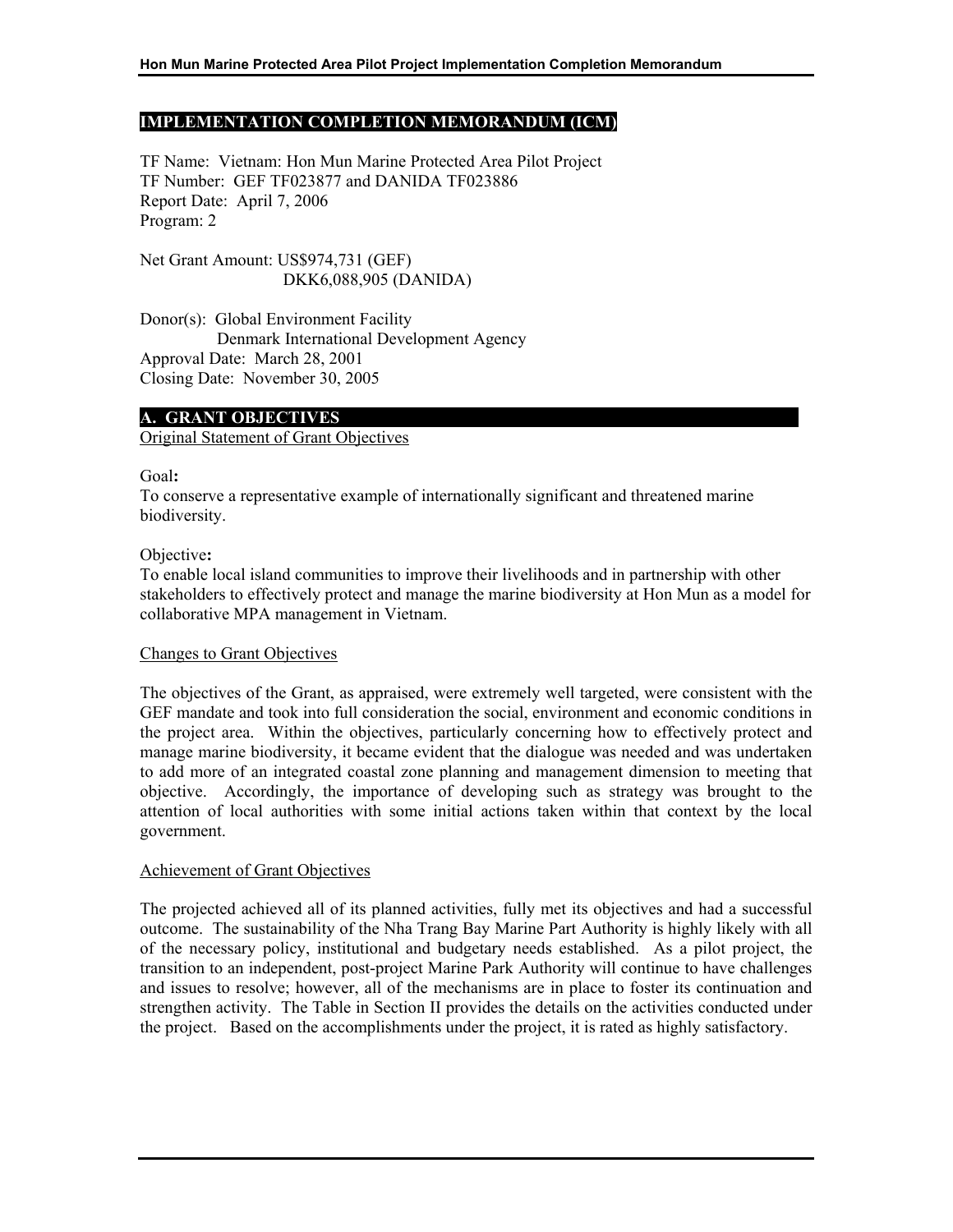# **B. OUTPUT**

# *Achievement of deliverables*

*1. Discuss and rate the actual output or deliverables completed, compared to the expected output, for each component of the grant.*

Basically, all of the outputs as planned under the project were satisfactorily completed with indicators showing that overall the project achieved its objective. Accordingly, it provided capacity to local communities in partnership with other stakeholders to work toward the protection and management of marine biodiversity in Nha Trang Bay as a pilot endeavor for Vietnam.

See table below for details on the project execution experience in reference to progress and outputs.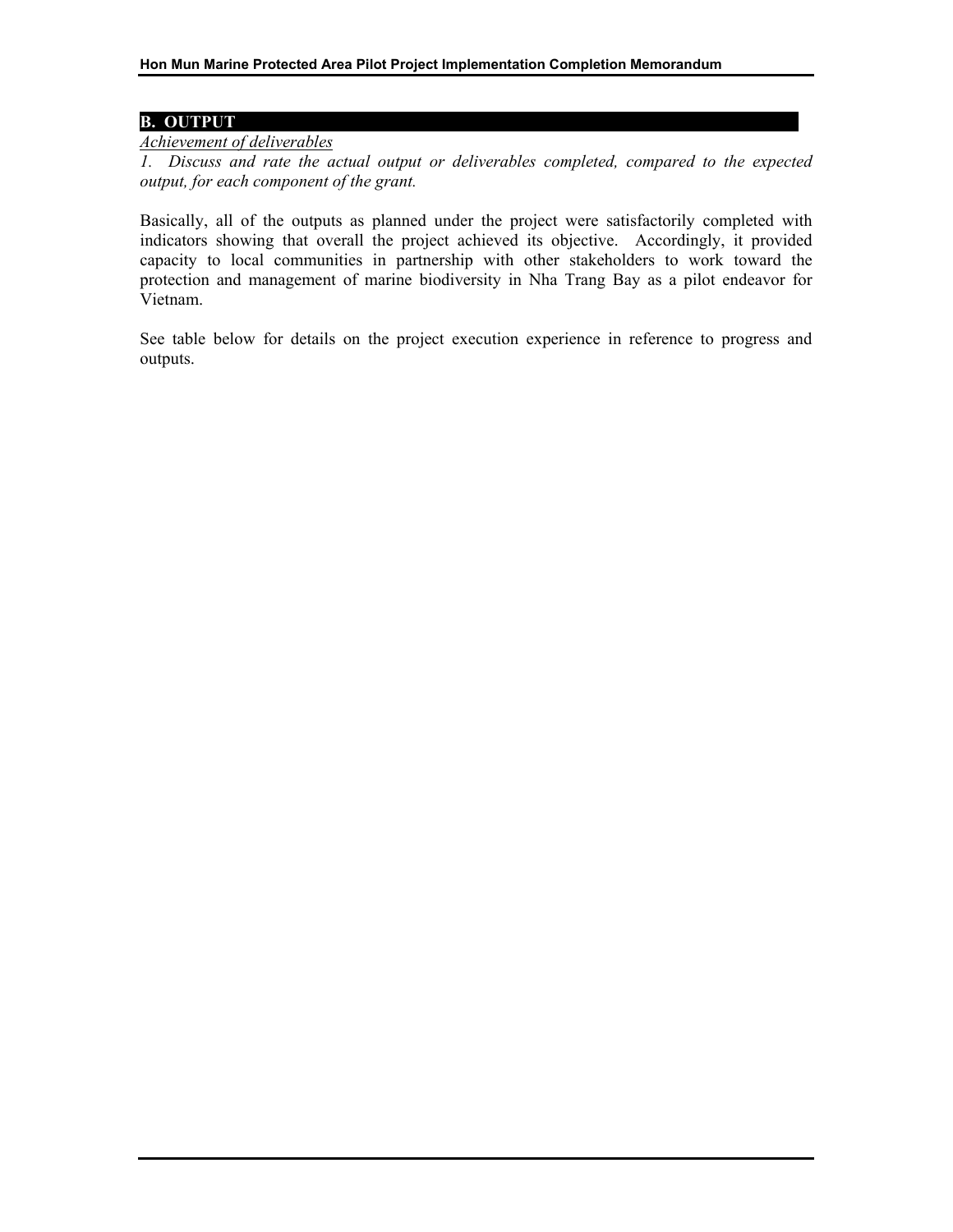| <b>Outputs:</b><br><b>SET-UP PHASE BENCHMARKS</b><br>(to be achieved after 18 months):<br><b>Component 1: Participatory</b><br><b>Planning and Management</b> |         | <b>Expected Output</b>                                                                                                                                                                                               | <b>Achievement</b>                                                                                                                                                                                                              |
|---------------------------------------------------------------------------------------------------------------------------------------------------------------|---------|----------------------------------------------------------------------------------------------------------------------------------------------------------------------------------------------------------------------|---------------------------------------------------------------------------------------------------------------------------------------------------------------------------------------------------------------------------------|
| 1.1 Nha Trang Bay MPA Authority<br>established and fully staffed.                                                                                             | 11/2002 | • Nha Trang Bay Authority established and<br>fully staffed                                                                                                                                                           | • Provincial Directive to establish MPA<br>Authority<br>· Base salaries paid by Provincial<br>Government<br>• Bank account for MPA Authority<br>MPA Authority has been established.<br>٠<br>Structure agreed by the province    |
| 1.2 MPA Office is constructed                                                                                                                                 | 12/2004 | • Renovations completed<br>• Relocation to new office                                                                                                                                                                | • Letters from PPC to MPA Authority<br>providing permanent office facilities.<br>• Contracts for renovations<br>• Use of office                                                                                                 |
| 1.3 Hon Mun Management Plan<br>developed and endorsed by all<br>stakeholders.                                                                                 | 07/2005 | • Stakeholder<br>involving<br>meeting<br>all<br>stakeholders<br>· Final draft prepared and waiting for<br>inputs from final surveys<br>· Submitted to Khanh Hoa People's<br>Committee                                | <b>Draft Provincial Directive</b><br>Habitat report<br>$\bullet$<br>Draft zoning<br>$\bullet$<br>• $PRA$ – resource use maps<br>• Draft Management Plan                                                                         |
| <b>Component 2: AIG Activities</b>                                                                                                                            |         |                                                                                                                                                                                                                      |                                                                                                                                                                                                                                 |
| 2.1 Village micro-credit facilities in<br>place.                                                                                                              | 06/2003 | • Credit Fund established with the Bank for<br>Social Policy with funds of over 500<br>million VN Dong<br>• Funds granted to the Women's Union of<br>Vinh Nguyen Commune with a total<br>value of 80 million VN Dong | Contract with Bank for Social Policy<br>Minutes of meetings to approve loans<br>• Financial reports from the Banks for<br>Social Policy<br>• Credit Groups established<br>Contract with Women's Union of<br>Vinh Nguyen Commune |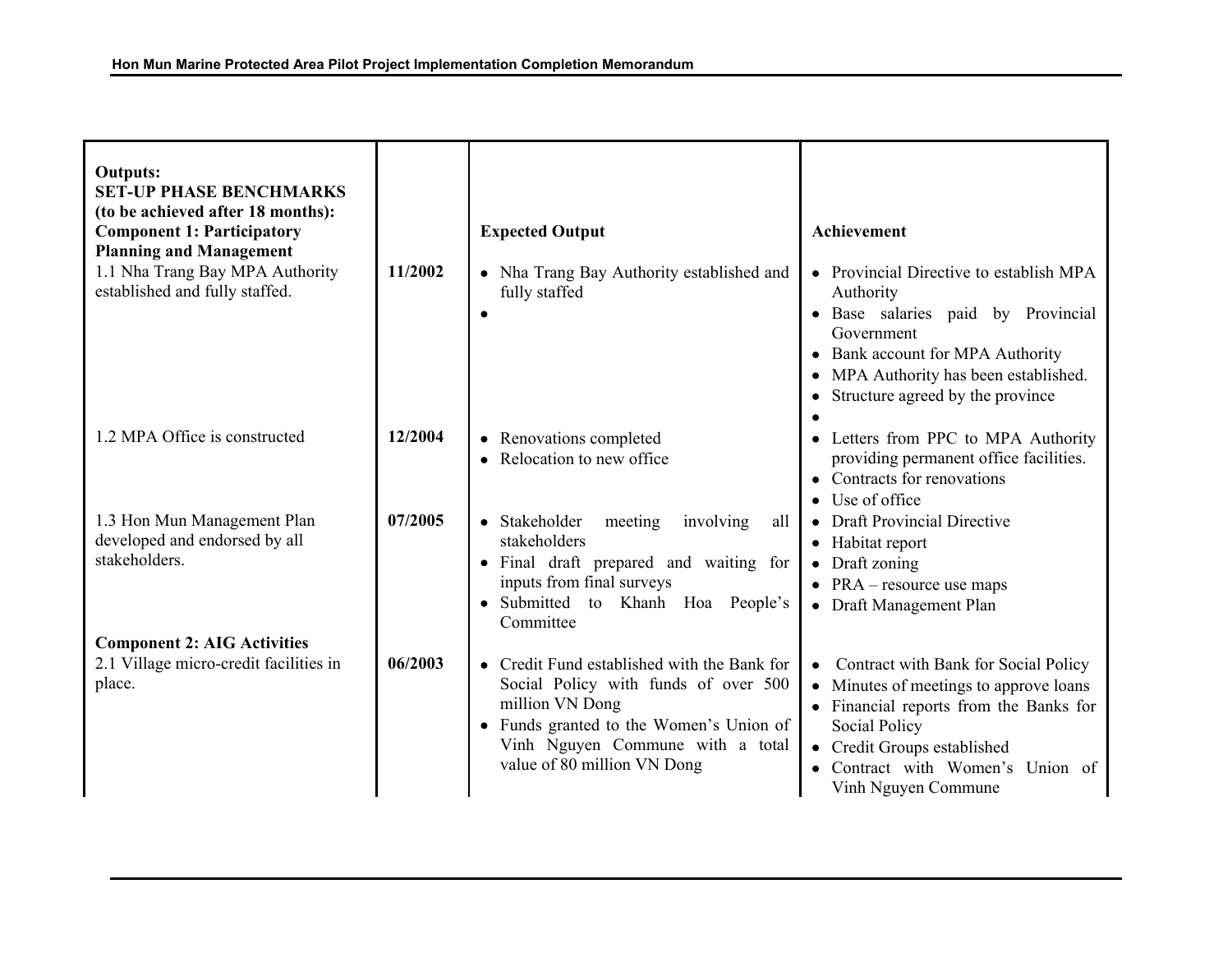|                                                                                                                                  |         |                                                                                                                                                                                                                                                                                                                                   | • Minutes of meetings                                                                                                                 |
|----------------------------------------------------------------------------------------------------------------------------------|---------|-----------------------------------------------------------------------------------------------------------------------------------------------------------------------------------------------------------------------------------------------------------------------------------------------------------------------------------|---------------------------------------------------------------------------------------------------------------------------------------|
| 2.2 At least 10 pilot AIG projects<br>designed with<br>supporting training courses developed.                                    | 11/2002 | • Consideration of over 20 options for<br><b>Alternative Income Generation Activities</b><br>• Trials of over 15 possible activities for<br>income generation<br>• Implementation of credit programs to<br>support 8 different livelihoods<br>• Handicraft and eco-tourism (4 activities)<br>providing employment to local people | Reports on AIG trial activities<br>$\bullet$<br>Socio-economic assessment<br>• Credit programs reports<br>• Activity progress reports |
| <b>Component 3: Capacity Building</b>                                                                                            |         |                                                                                                                                                                                                                                                                                                                                   |                                                                                                                                       |
| 3.1 MPA Training Program, courses<br>and materials developed. 3 courses<br>delivered.                                            | 09/2005 | Training materials<br>٠<br>Reports on training<br>Participant lists<br>٠                                                                                                                                                                                                                                                          | Over 20 training courses on various<br>$\bullet$<br>activities as detailed in project reports.<br>These included various technical    |
| 3.2 MPA Authority Staff trained in<br>MPA planning and management and<br>community involvement.                                  | 09/2005 |                                                                                                                                                                                                                                                                                                                                   | training courses, i.e. diving, gender,<br>eco-tourism<br>Report on training course<br>٠<br>Training materials<br>٠                    |
| 3.3 Environmental Awareness Program<br>developed and information/publicity<br>produced and activities<br>materials<br>initiated. | 11/2002 | • Draft Strategy has been developed<br>Range of education and awareness<br>$\bullet$<br>materials developed                                                                                                                                                                                                                       | • Draft Awareness strategy developed<br>Newsletter<br>• Education and awareness materials,<br>i.e. brochures, newsletter              |
| 3.4 MPA Visitors Display constructed<br>at NIO.                                                                                  | 05/2005 | • Visitor's centre designed, constructed and<br>fitted with displays at Hon Mun Island<br>• No need for construction of Visitor's<br>at National<br>Oceanographic<br>Centre<br>Institute<br>Site identified<br>$\bullet$<br>Plans developed                                                                                       | • Letters to NIO<br>• Notes of meetings                                                                                               |
| <b>Component 4: Monitoring and</b>                                                                                               |         |                                                                                                                                                                                                                                                                                                                                   |                                                                                                                                       |
| <b>Evaluation</b>                                                                                                                |         |                                                                                                                                                                                                                                                                                                                                   |                                                                                                                                       |
| 4.1 Marine Biodiversity Assessment                                                                                               | 11/2002 | 100% complete<br>$\bullet$                                                                                                                                                                                                                                                                                                        | • Community monitoring report                                                                                                         |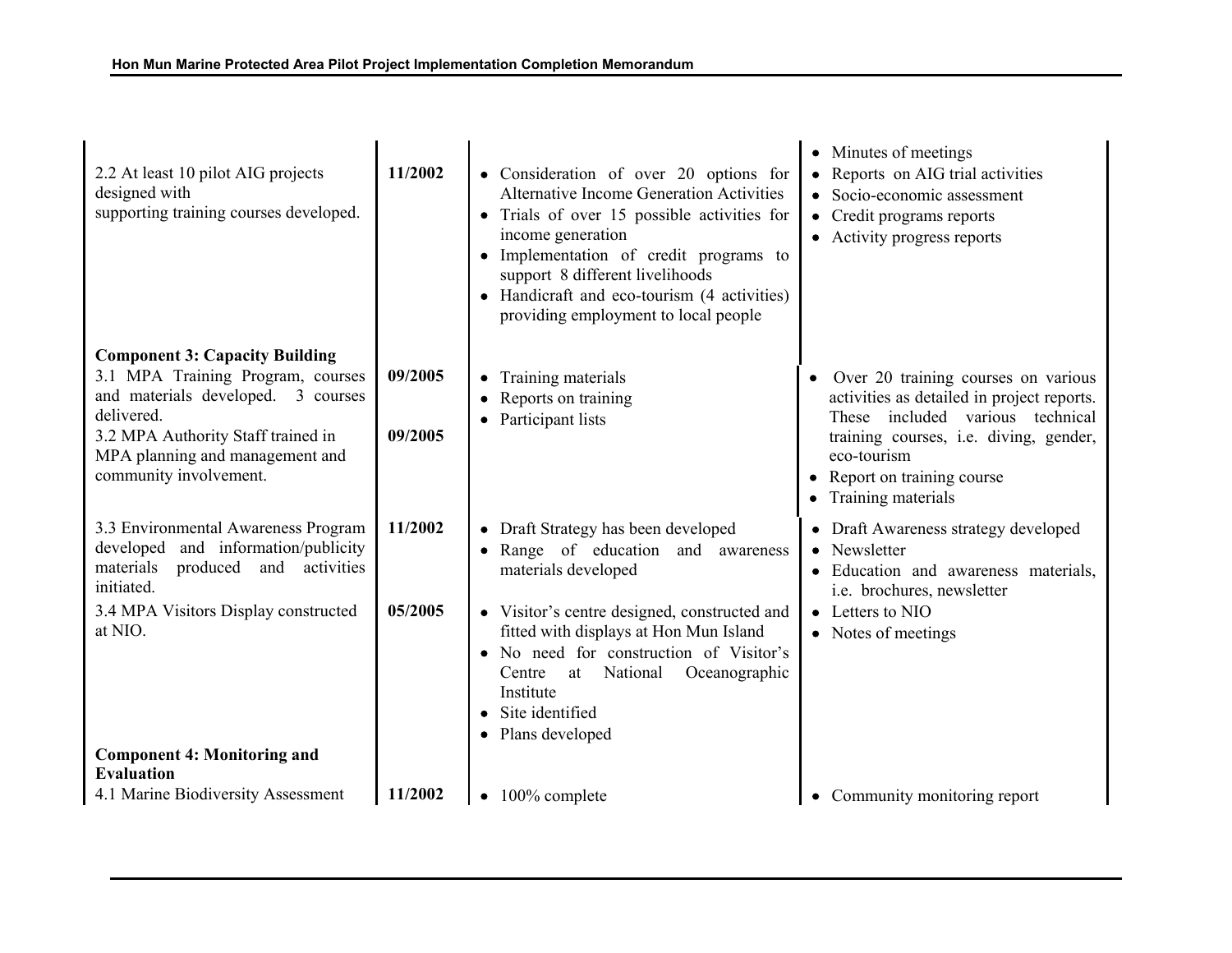| conducted.                                           |         | On-gong community monitoring<br>$\bullet$<br>• Fisheries surveys report                                                                                                          |                                                                                                                 |
|------------------------------------------------------|---------|----------------------------------------------------------------------------------------------------------------------------------------------------------------------------------|-----------------------------------------------------------------------------------------------------------------|
| 4.2 Community-based Monitoring<br>Program developed. | 11/2002 | • Program developed<br>Surveys completed<br>٠                                                                                                                                    | • Participants selected and trained in<br><b>SCUBA</b> diving<br>Training course under development<br>$\bullet$ |
| 4.3 Baseline awareness survey<br>completed.          | 06/2003 | • Questionnaire designed<br>Issues incorporated into the community<br>$\bullet$<br>awareness survey<br>Socio-economic Report detailing with<br>٠<br>community perceptions of MPA | • Questionnaire<br>• Community survey                                                                           |
| 4.4 Project monitoring procedures<br>established.    | 09/2004 | • National MPA<br>Committee<br>Steering<br>established<br>• Three meeting held until December 05                                                                                 | • Financial Reports<br>• Management routines<br>Purchasing systems<br>$\bullet$<br>• Minutes of meeting         |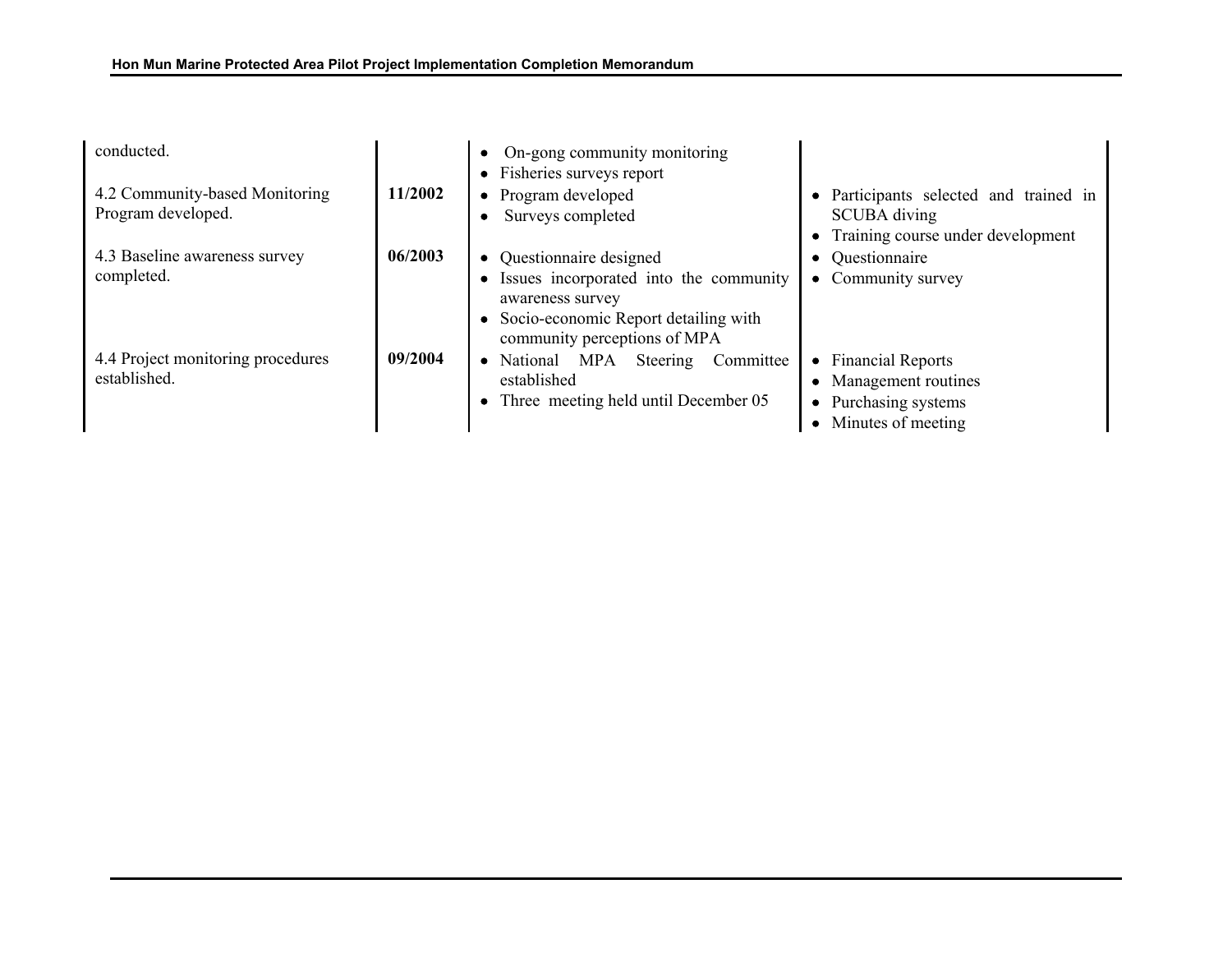| <b>IMPLEMENTATION</b><br>PHASE/FINAL BENCHMARKS (to<br>be achieved after 48 months)<br><b>Component 1: Participatory</b><br><b>Planning and Management</b><br>1.1 Khanh Hoa MPA Authority,<br>together with local community<br>voluntary contributions, are effectively<br>enforcing the MPA Management Plan | 05/2005 | • Nha Trang MPA Authority established with<br>Village MPA Committees operating in each<br>village in the MPA.<br>• Enforcement of the management plan in                                                                      | Nha Trang Bay MPA Authority<br>established<br>• Approval of Structure and Function<br>of MPA Authority by Khanh Hoa                                         |
|--------------------------------------------------------------------------------------------------------------------------------------------------------------------------------------------------------------------------------------------------------------------------------------------------------------|---------|-------------------------------------------------------------------------------------------------------------------------------------------------------------------------------------------------------------------------------|-------------------------------------------------------------------------------------------------------------------------------------------------------------|
|                                                                                                                                                                                                                                                                                                              |         | terms of no-fishing around Hon Mun Island.<br>• Enforcement needs improvement in other<br>three no-fishing areas<br>• Mooring buoys and Crown-of-Thorn<br>management activities in place                                      | <b>PPC</b><br>• Temporary regulations established<br>and approved by Khanh Hoa PPC<br>• Budget approved                                                     |
| 1.2 MPA Management Plan has been<br>reviewed, revised and adopted.                                                                                                                                                                                                                                           | 05/2005 | • Draft Management Plan prepared<br>• Draft Management Plan circulated to key<br>provincial agencies and PPC<br>• Comments received from<br>provincial<br>agencies<br>• Draft Management Plan revised and<br>submitted to PPC | Comments from various agencies on<br>the Draft Management Plan<br>• Draft Management Plan<br>• Minutes of various consultation<br>meetings                  |
| <b>Component 2: AIG Activities</b><br>2.1 Pilot AIG projects are underway<br>and are financially sustainable.                                                                                                                                                                                                | 05/2005 | • Implementation of credit programs<br>to<br>support 8 different livelihood options<br>• 159 households received a loan out of the<br>1000 households in the Project area with a                                              | Reports on AIG trial activities<br>Socio-economic assessment<br>$\bullet$<br>Credit programs reports<br>$\bullet$<br>Activity progress reports<br>$\bullet$ |
|                                                                                                                                                                                                                                                                                                              |         | repayment rate of over 94%<br>• Handicraft and eco-tourism (4 activities)<br>providing employment to local people                                                                                                             | • Bank reports                                                                                                                                              |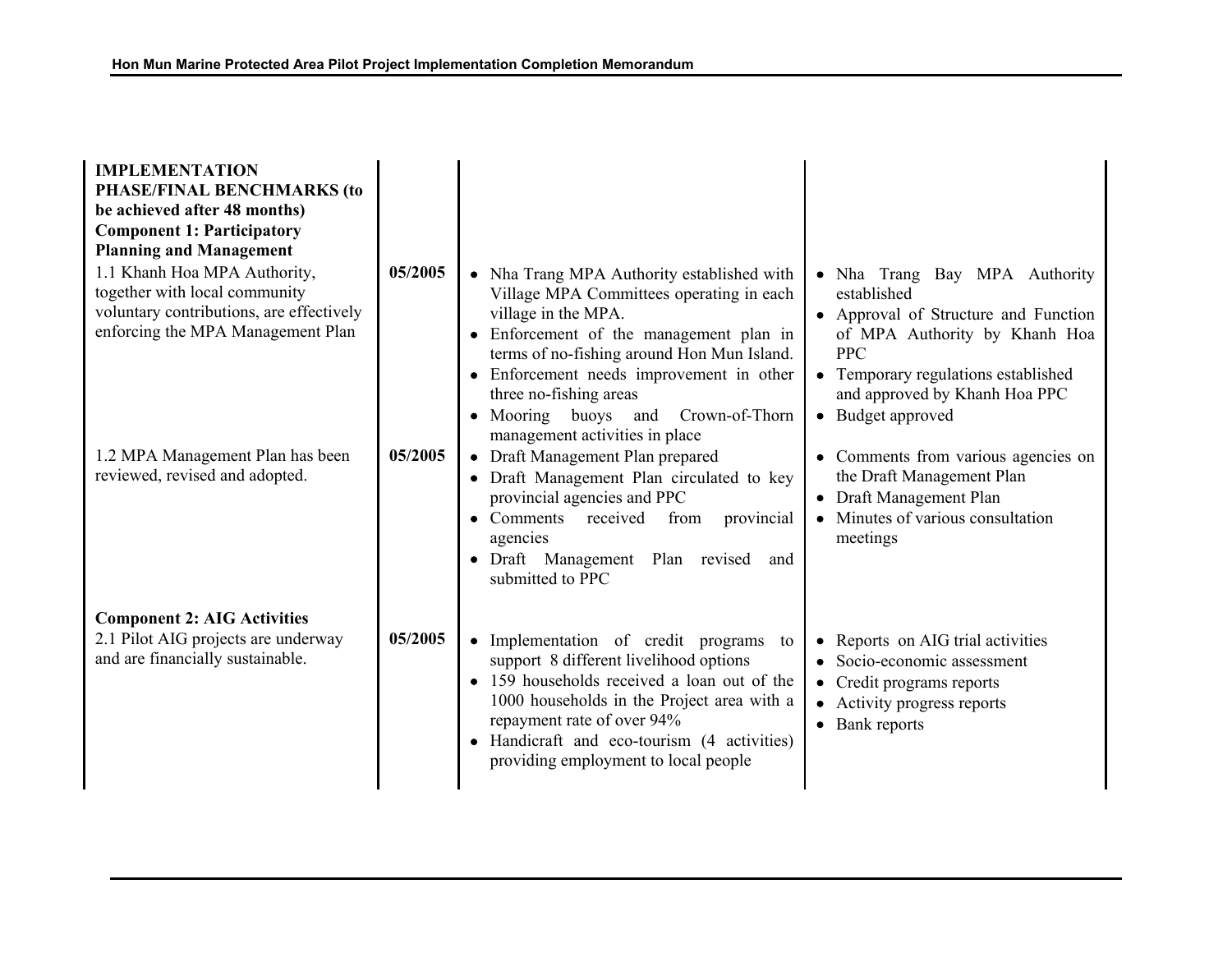| 2.2 A system to ensure sustainable<br>financing of the MPA is in place. | 05/2005 | • "Hon Mun Service Charge" introduced for<br>divers and swimmers in NT Bay MPA<br>generating approximately \$50,000 in first<br>10 months of operation<br>Introduction of "Nha Trang Bay | Tickets<br>Financial<br><b>MPA</b><br>reports<br>$\bullet$<br>from<br>Authority<br>Boats and staff assigned to collect the<br>"Service Charge" |
|-------------------------------------------------------------------------|---------|------------------------------------------------------------------------------------------------------------------------------------------------------------------------------------------|------------------------------------------------------------------------------------------------------------------------------------------------|
|                                                                         |         | Sightseeing Fee" expected to generate<br>approximately \$120,000 per year for MPA<br>Authority. The fee collection was<br>implemented in January 2006.                                   | Plans for implementation of the "Nha<br>Trang Bay Sightseeing Fee"                                                                             |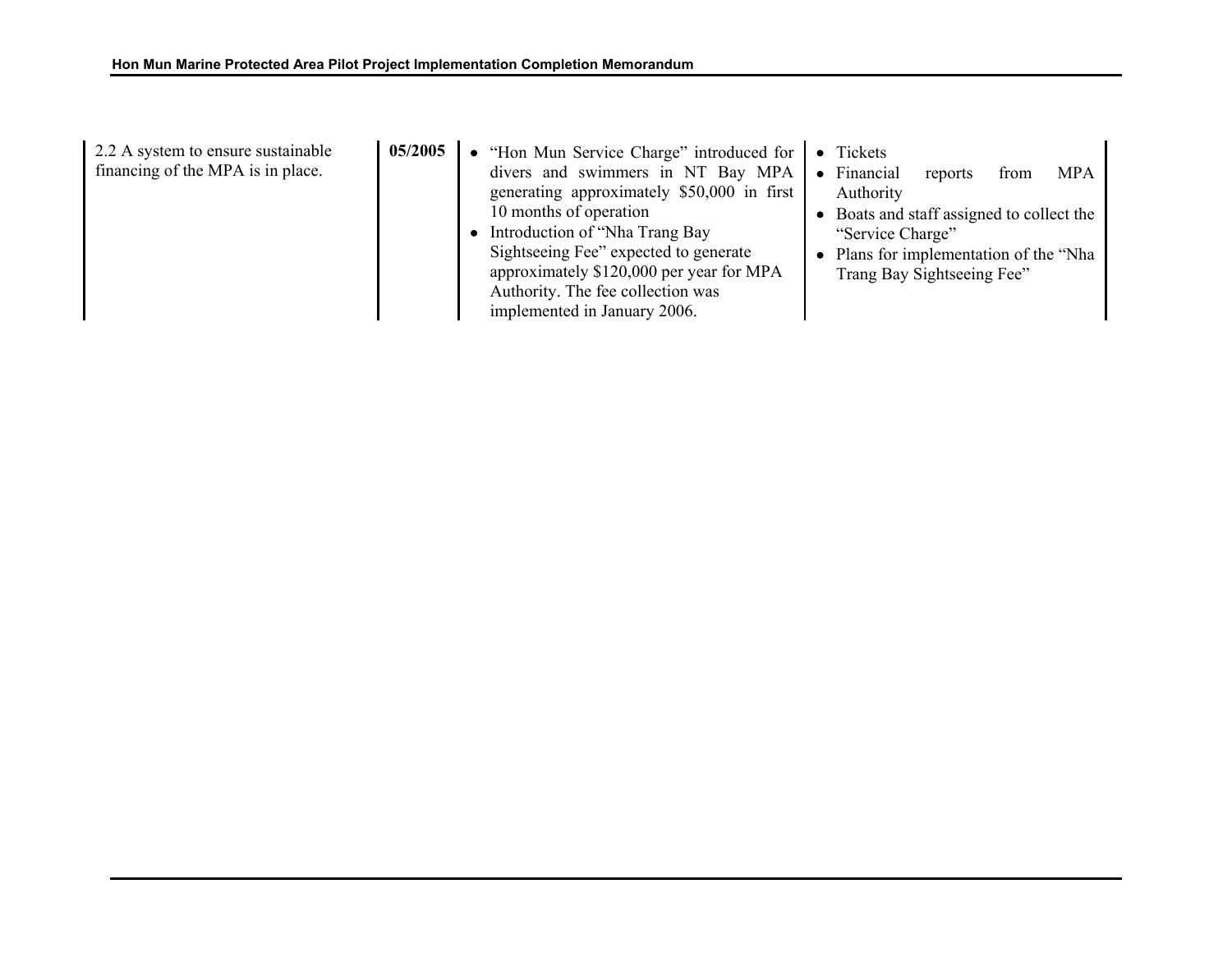| <b>Component 3: Capacity Building</b>                                                           |         |                                                                                                                                                                                              |                                                                                                                                                                                          |
|-------------------------------------------------------------------------------------------------|---------|----------------------------------------------------------------------------------------------------------------------------------------------------------------------------------------------|------------------------------------------------------------------------------------------------------------------------------------------------------------------------------------------|
| 3.1 5 Training courses have been<br>conducted.                                                  | 05/2005 | • Over 20 training courses on various topics<br>related to MPA management                                                                                                                    | • Reports on individual training<br>activities                                                                                                                                           |
| 3.2 Activities in the Environmental<br>Awareness Program have been<br>implemented and evaluated | 05/2005 | • Over 50 education and awareness activities<br>completed as outlined in the Environmental<br><b>Awareness Strategy</b><br>• Evaluation reports of the environmental<br>education activities | <b>Environmental Awareness Strategy</b><br>• Evaluation Report on Education and<br><b>Awareness Activities</b><br>• Individual activity reports on<br>education and awareness activities |
| <b>Component 4: Monitoring and</b><br><b>Evaluation</b>                                         |         |                                                                                                                                                                                              |                                                                                                                                                                                          |
| 4.1 Marine Biodiversity Assessment<br>has been reviewed.                                        | 05/2005 | • Marine<br>Biodiversity<br>Assessment<br>was<br>conducted in 2002 and repeated in early<br>2005.                                                                                            | • Biodiversity surveys reports                                                                                                                                                           |
| 4.2 Social Assessment has been<br>reviewed                                                      | 12/2005 | • Social assessment was reviewed and report<br>completed                                                                                                                                     | Assessment report                                                                                                                                                                        |
| 4.3 Credit Program has been reviewed.                                                           | 12/2005 | • Credit scheme was reviewed and report<br>completed                                                                                                                                         | • Assessment report                                                                                                                                                                      |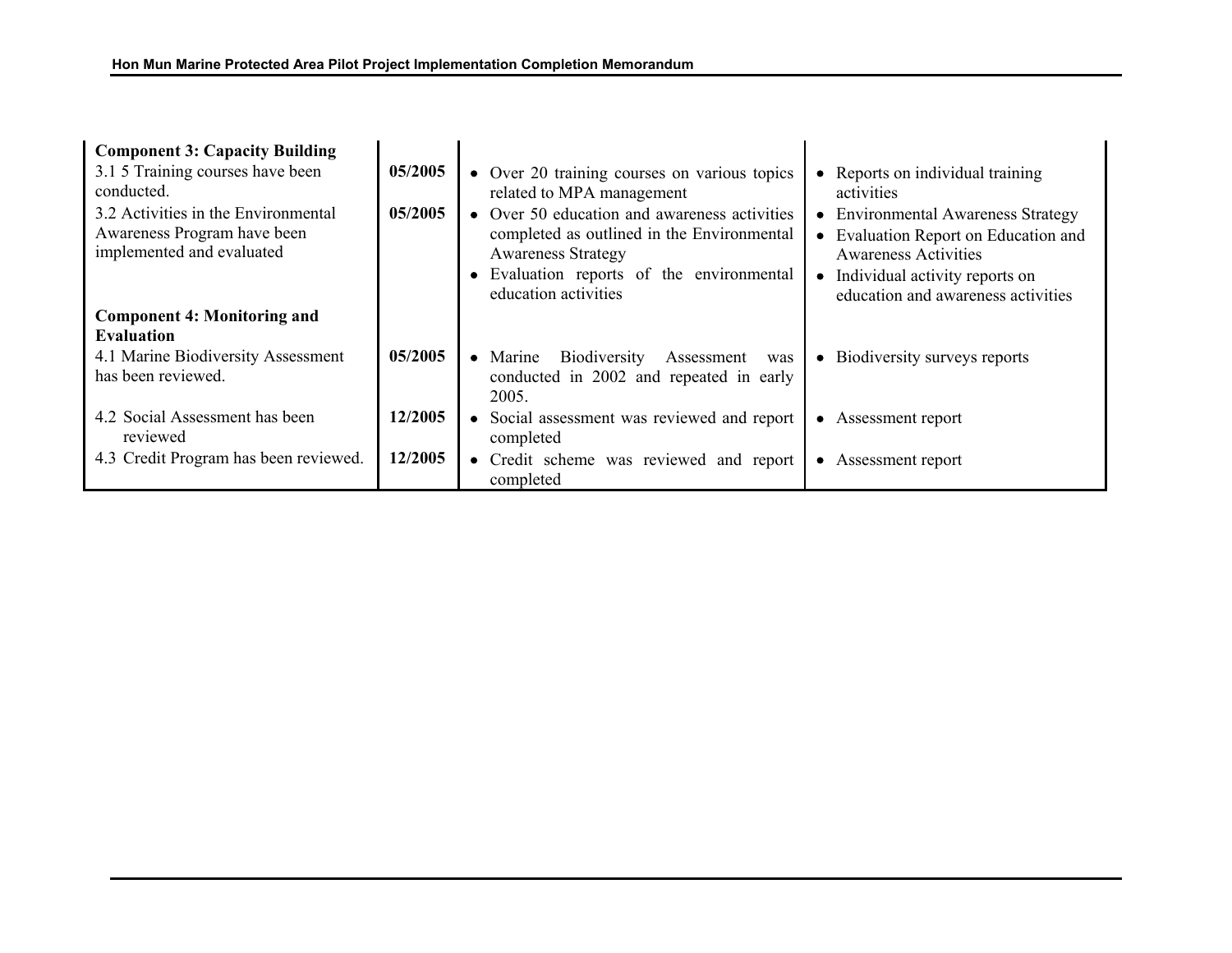## *2. Discuss and rate as to how well the grant output met the quality standards of the recipient and the beneficiary.*

The highest international standards and experience were satisfactorily applied under the project that are consistent with the recipient's  $-$  IUCN – operational requirements and of tremendous benefit to the Nha Trang Bay Marine Park Authority that was established under the project. The Authority that was established under the project, thereby, had no prior experience as is the case with the rest of Vietnam. The purpose of the pilot project was to introduce effective management, community outreach, educational and scientific methods to the project. This was done through the engagement of key international experts who worked directly with the Authority's staff and scientists in the project area and engaged them in all project activities. In addition, international study tours were organized to other well established MPAs in the region that included pertinent provincial and communal staff as well as village leaders from the project area. The importance of applying high standards was well conveyed and adopted by Authority staff making this output highly satisfactory.

The main beneficiary of the project was Khanh Hoa Province that in collaboration with IUCN, established the Hon Mun Marine Protected Area and the Nha Trang Bay Marine Park Authority. Though the Province had virtually no experience with setting up and managing an MPA, the overall concept of the project fit well with the Government's interest and commitment to community-based, natural resource conservation. The Hon Mun MPA was identified as one critical marine habitat of fifteen that have been identified in Vietnam for marine biodiversity conservation. It thus fit well with the national as well as provincial government's interests. Moreover, the establishment of a sustainable financing program further helped assure the continuation of the program with additional demands on budgetary resources minimized. Another output of the project was to provide alternative and additional income generation opportunities for the poor villagers and fishers in the project area. This not only improved livelihood but also created the potential for reducing extractive pressure on the natural resource base. The increased capacity under the project to control illegal and destructive fishing also helped to conserve biodiversity and create the possibility of the fishery to re-generate in areas where enforcement was conducted.

## **C. OUTCOME**

#### *1. Achievement of developmental results*

*Discuss and rate the actual developmental results, compared to the expected outcomes, for each component of the grant.*

The project was satisfactorily implemented overall, achieving each of its planned developmental results within the planned time frame. The main outcome was to establish a sustainable managed marine protected in participatory manner and that was fully achieved. All components were implemented as designed:

• **Component 1. Participatory Planning and Management**. This component was fully accomplished with direct participation of all stakeholders. A comprehensive management plan was formulated, reviewed, adopted and is now under implementation by Khanh Hoa Province under the direct supervision of a Vice-Chair of the Khanh Hoa People's Committee. There was some delay in completing the process for the finalization of the Management Plan due to a much longer period required for full consultation and review of the plan that came toward the end of the project rather than by the end of the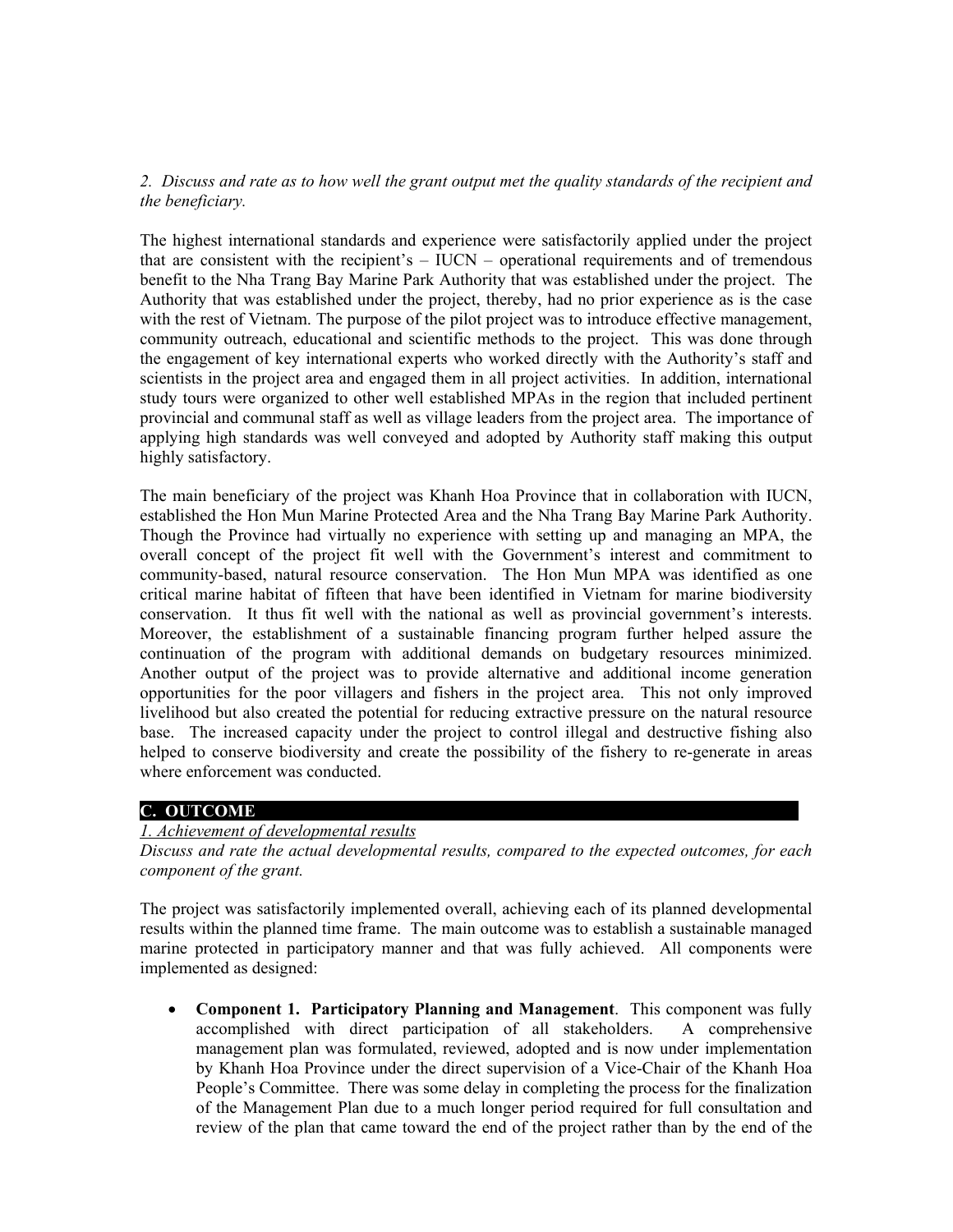first 18 months of the project. Considering that this was the first plan of its kind in Vietnam, the additional time required is understandable. The additional time did not substantially affect the implementation of the project, for temporary regulations were put in place with support of the Provincial Government. The temporary management plan was being implemented by the Nha Trang Bay Marine Park Authority.

- **Component 2. Alternative Income Generation Activities (AIGA).** The AIGA was implemented through the establishment of revolving funds that are being managed by the Bank for Social Policy and the Nguyen Vinh Commune Women's Union to assure sustainable management after the project's implementation period. All funded activities were assessed for their financial viability, environmental soundness, and social acceptability as part of the review process. The kinds of activities financed with microcredits included aquaculture, small animal husbandry, and alternative fishing capacity for fisheries outside the protected area trading to name a few. In addition, handicraft activities such as basket weaving and production of sport nets were done as piece work with direct linkages established with manufacturing companies who provided the raw materials and purchased the finished products. Some of these activities proved to be more sustainable than others. At the close of the project, it was anticipated that the program would continue for at least 10 years.
- **Component 3. Capacity Building.** This component was highly successful through the establishment of the Nha Trang Bay Marine Park Authority that was fully staffed, with training provided to the staff on a frequent basis throughout the implementation period. Moreover, major and successful efforts were made with regard to building awareness generally in the government and the Nha Trang Bay community. through various events, schools activities, newspapers, project publications and radio and television broadcasts.
- **Component 4. Monitoring and Evaluation.** All aspects of project activities were comprehensively monitored. Baseline social and marine resource surveys were conducted with follow-up surveys done again toward the end of the project where the results of each were compared with the findings helping to make adjustments in the overall program. In addition to regular supervision that included fiduciary and procurement reviews, two independent evaluations were conducted – one at mid-term and the other at the end of the project that gave highly favorable ratings. These were in addition to similar reviews conducted by the Bank, DANIDA and MOFi at midterm and completion of the project.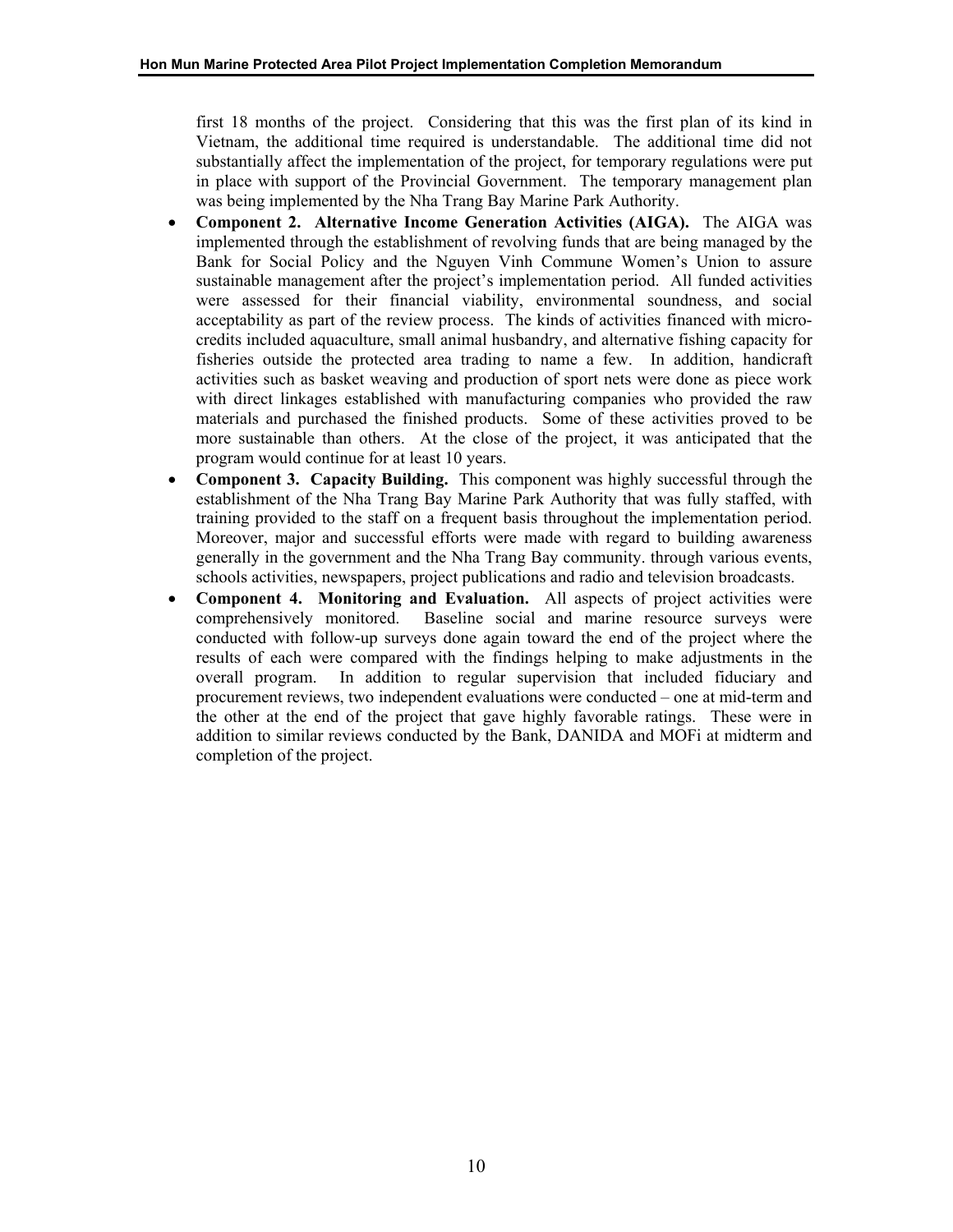| <b>Indicators</b>                                                                                                           | <b>Period</b>    | Progress during project                                                                                                                                                                                                                                                                                                      | <b>Source</b>                                                                                                                                                                                                                              |
|-----------------------------------------------------------------------------------------------------------------------------|------------------|------------------------------------------------------------------------------------------------------------------------------------------------------------------------------------------------------------------------------------------------------------------------------------------------------------------------------|--------------------------------------------------------------------------------------------------------------------------------------------------------------------------------------------------------------------------------------------|
|                                                                                                                             |                  |                                                                                                                                                                                                                                                                                                                              |                                                                                                                                                                                                                                            |
| <b>Impact Indicators</b><br>Environmental Indicators, including                                                             |                  |                                                                                                                                                                                                                                                                                                                              |                                                                                                                                                                                                                                            |
| • Recovery of coral reefs (increase in<br>live coral cover in the MPA);                                                     | $2001 -$<br>2005 | • Demonstrated increase in coral cover in<br>core zones at Hon Mun Island and around<br>Hon Rom<br>• Slight decrease in other core zones due to<br>Crown-of-Thorn Seastars<br>• Slight decrease in buffer zone due to<br>specific causes such as port dredging,<br>Crown-of-Thorn Seastars and<br>infrastructure development | • Survey reports from 2002 on status of<br>habitats in Nha Trang Bay<br>• Report on re-survey of habitats in Nha<br>Trang Bay in 2005<br>• Biodiversity reports on changes in<br>system<br>• Crown-of-Thorn Seastars removal<br>activities |
| decrease in mangrove<br>and<br>No No<br>seagrass cover;                                                                     | 5/2005           | • Loss of one seagrass bed in Dam Tre due<br>to infrastructure development<br>• No other loss of seagrass<br>• Increase in mangrove cover from<br>mangrove re-planting activities $-5$ ha.<br>· Slight decrease in mangroves in Dam Gia<br>due to infrastructure development                                                 | Baseline survey reports<br>Visual observation<br>$\bullet$<br>Mangrove re-planting reports<br>$\bullet$<br>Report on re-survey of habitats in Nha<br>$\bullet$<br>Trang Bay in 2005                                                        |
| significant<br>Statistically<br>and<br>increase<br>the<br>important<br>in<br>of target fish &<br>productivity<br>shellfish; | 5/2005           | • Baselines established<br>No measurable change in fish catch<br>$\bullet$<br>Perception of fishermen that there are<br>more fish around Hon Mun Island                                                                                                                                                                      | Baseline survey reports<br>Re-survey of habitats in Nha Trang<br>Bay in 2005<br>Socio-economic Assessment Reports                                                                                                                          |
| • No decrease in threatened species                                                                                         | 5/2005           | • Few records of threatened species in Nha<br>Trang Bay. Thus, no perceived change in<br>status                                                                                                                                                                                                                              | Baseline survey<br>• Re-survey of habitats in Nha Trang<br>Bay in 2005                                                                                                                                                                     |
| <b>Project Impact Indicators:</b>                                                                                           |                  |                                                                                                                                                                                                                                                                                                                              |                                                                                                                                                                                                                                            |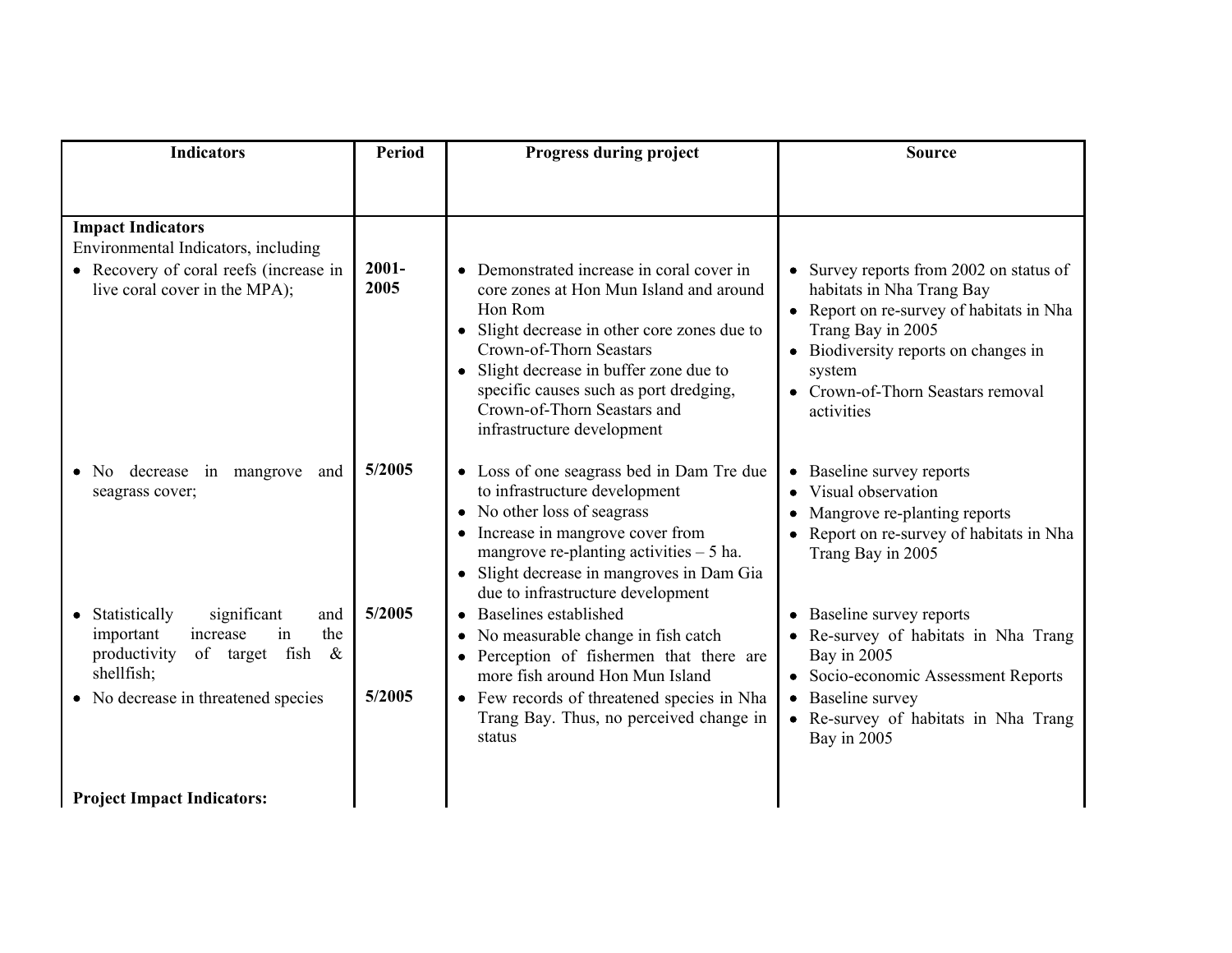| 1. Effective management of the MPA:<br>the MPA Management Plan is being<br>highly complied with, including<br>elimination of destructive fishing<br>practices and anchoring on corals; | 8/2005 | • Project activities implemented according<br>to Draft Management Plan<br>• 24 hour patrol presence around core zone<br>at Hon Mun Island<br>• Installation of 50 moorings around Hon<br>Mun Island<br>• Virtual elimination of dynamite fishing in<br>Nha Trang Bay<br>Control programs for Crown-of-Thorn<br>$\bullet$<br>Starfish (COTS)             | • Reports from enforcement team<br>Police reports<br>Questionnaires and feedback from<br>local people - Socio-economic<br>assessment<br>• 50 mooring buoys established around<br>Hon Mun Island<br>• 24 hour enforcement with Patrolling<br>Team with 14 members<br>• Report on COTS collection |
|----------------------------------------------------------------------------------------------------------------------------------------------------------------------------------------|--------|---------------------------------------------------------------------------------------------------------------------------------------------------------------------------------------------------------------------------------------------------------------------------------------------------------------------------------------------------------|-------------------------------------------------------------------------------------------------------------------------------------------------------------------------------------------------------------------------------------------------------------------------------------------------|
| 2. Adoption of commercially viable<br>AIG activities that promote the MPA<br>goals and result in increased income<br>among target group community<br>members.                          | 5/2005 | • Handicraft activities employing women in<br>3 villages in MPA<br>• Seaweed aquaculture practiced by over<br>20 households in Nha Trang Bay<br>• Two Glass-bottom basket boats operating<br>in Nha Trang Bay<br>Credit Scheme operational and loans<br>provided<br>viable<br>for<br>commercially<br>activities                                         | Credit scheme records<br>$\bullet$<br>Records of meetings with operators<br>Project reports on credit activities<br>$\bullet$<br>Socio-economic assessment<br>$\bullet$                                                                                                                         |
| 3. MPA management system is<br>financially self-sustaining.                                                                                                                            | 5/2005 | · "Hon Mun Service Charge" introduced<br>for divers and swimmers in NT Bay MPA<br>generating approximately \$50,000 in first<br>10 months of operation<br>Plans for introduction of "Nha Trang Bay<br>$\bullet$<br>Sightseeing Fee" expected to generate<br>approximately \$120,000 per year for<br>MPA Authority. To be implemented in<br>October 2005 | • Tickets<br>• Financial reports from MPA<br>Authority<br>• Boats and staff assigned to the<br>collection of the "Service Charge"<br>• Plans for implementation of the "Nha<br>Trang Bay Sightseeing Fee"                                                                                       |
| 4. Effective stakeholder<br>participation in management:                                                                                                                               |        |                                                                                                                                                                                                                                                                                                                                                         |                                                                                                                                                                                                                                                                                                 |
| • Perception of stakeholders<br>(inc)<br>fishermen, women, youth) that they<br>are consulted and involved in                                                                           | 5/2005 | • Over 50% of all villagers participated in<br>project related activities<br>• Over 50 meetings to discuss management                                                                                                                                                                                                                                   | PRA Reports for each village<br>$\bullet$<br>• Minutes of MPA committee meetings                                                                                                                                                                                                                |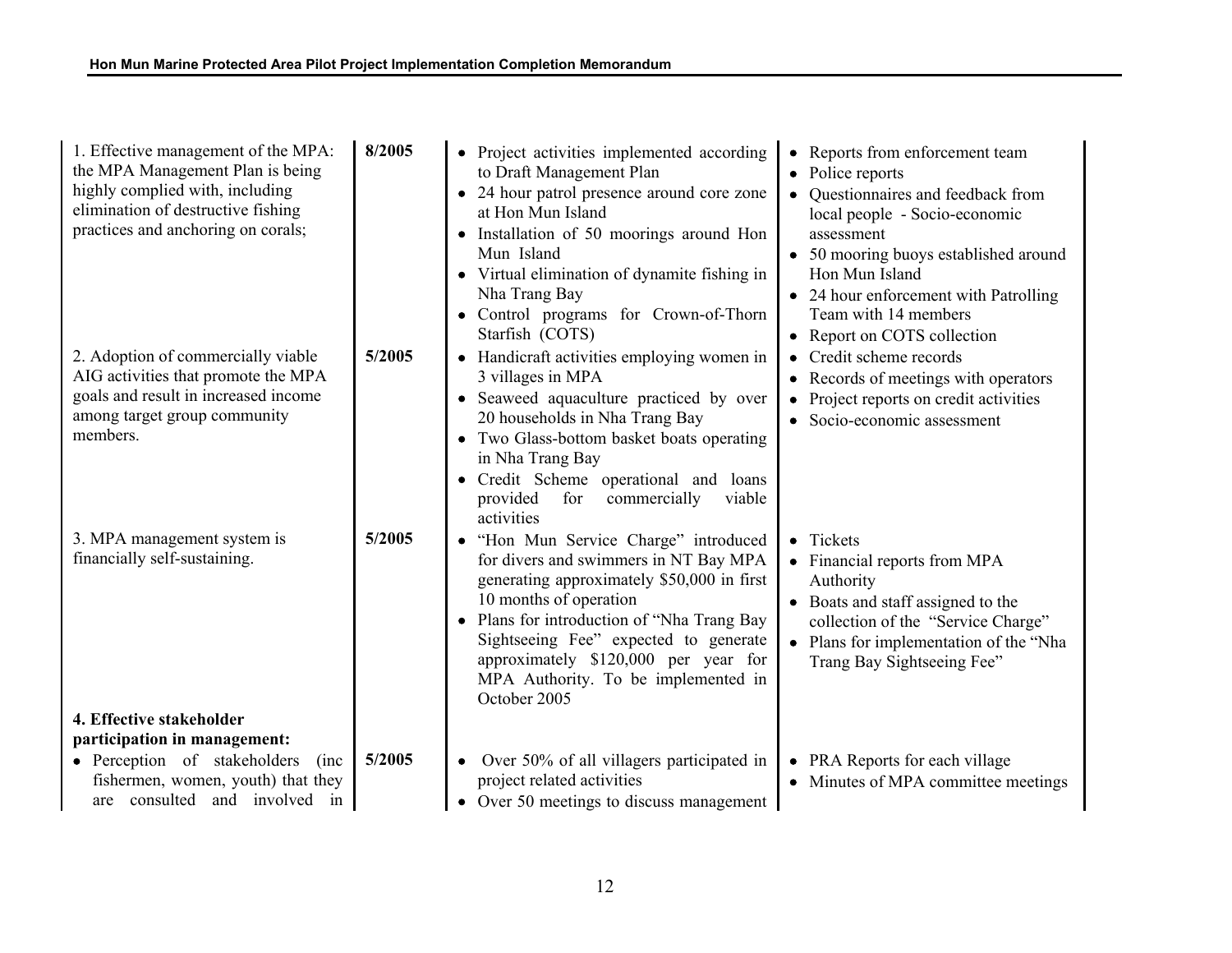| management and that management<br>is effective;                                                                                                        |        | plan, zoning and development of the<br><b>MPA</b>                                                                                                                                      | • Socio-economic surveys $-2002$<br>• Socio-economic survey -2005                                                                        |
|--------------------------------------------------------------------------------------------------------------------------------------------------------|--------|----------------------------------------------------------------------------------------------------------------------------------------------------------------------------------------|------------------------------------------------------------------------------------------------------------------------------------------|
| • regular village MPA committee<br>meetings;                                                                                                           | 5/2005 | • Village MPA Committees have been<br>established<br>• 2 or 3 monthly meetings are held with<br><b>MPA Village Committees</b>                                                          | Letter<br>Commune<br>nominate<br>to<br>$\bullet$<br>members to Village MPA Committees<br>• Reports from village MPA meetings             |
| • Provincial<br>Steering<br>Committee<br>meets at least every six months and<br>includes village representatives                                       | 5/2005 | • PSC Committee met on at least 8<br>occasions<br>• Commune representatives participating in<br>the meeting.                                                                           | • Papers and minutes of PSC meetings                                                                                                     |
| 5. Indicators of improved livelihoods<br>amongst local island communities (to<br>be defined in collaboration with<br>communities during SET-UP PHASE). | 5/2005 | • Increased average income for villagers in<br>Nha Trang Bay<br>• Over 90% of loans repaid from the credit<br>scheme<br>Activities of the Environment<br>$\bullet$<br>Development Fund | • PRA Reports for each village<br>• Minutes of MPA committee meetings<br>Socio-economic surveys $-2002$<br>• Socio-economic survey -2005 |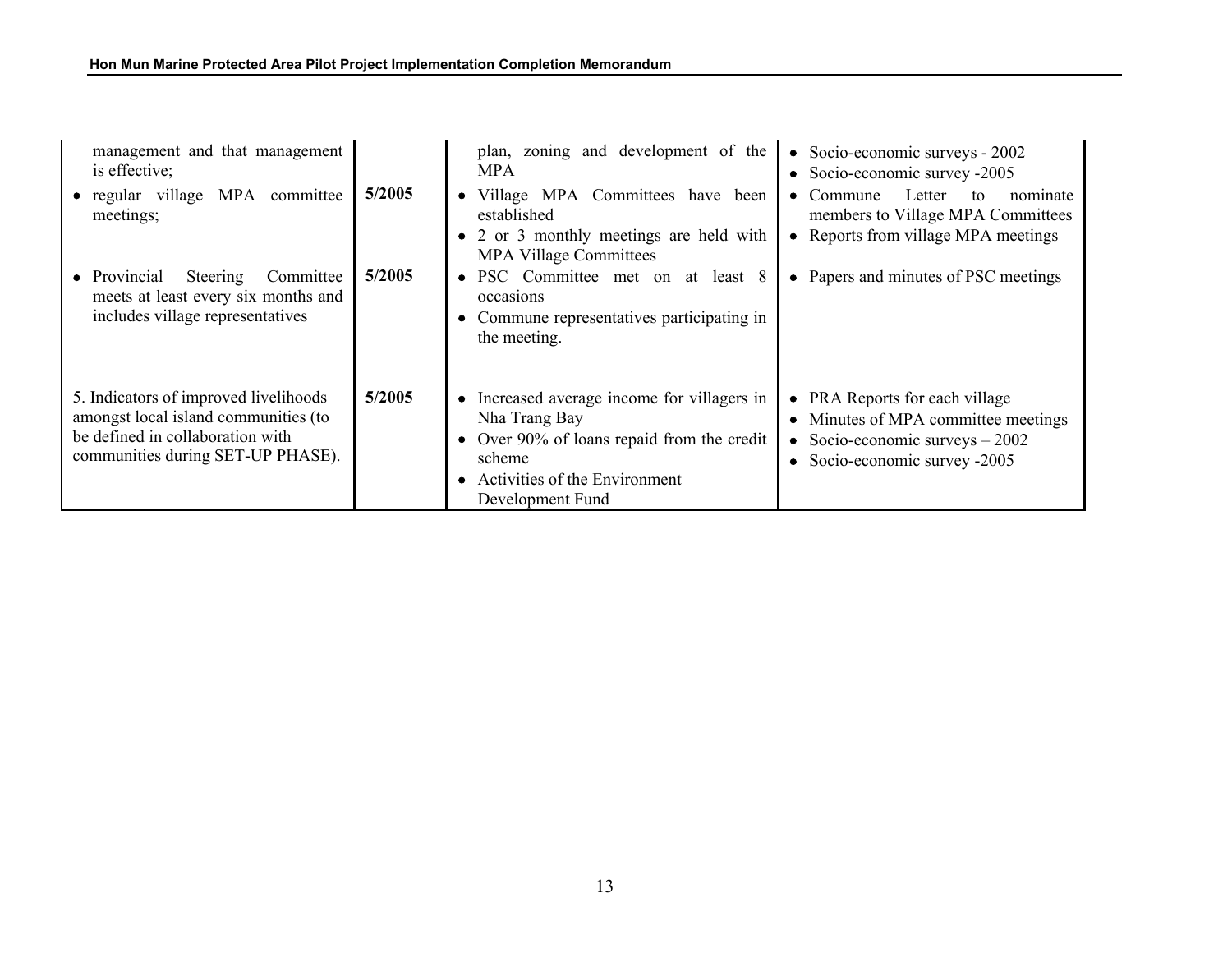# **(2) Replicability**

The Hon Mun MPA Pilot Project has established the first comprehensive MPA in Vietnam and is a model for the development of MPAs in Vietnam.

As a model, between 2001 and September 2005 there has already been replication of the achievements to date. These included:

- Study tours to Nha Trang Bay MPA by other planned MPAs and PAs in Vietnam. These included visits from Cu Lao Cham MPA, Ha Long Bay Management Authority, Yok Don National Park and Kien Giang Province;
- Development of lessons learned document to provide inputs into the development of a National System of MPAs in Vietnam;
- Inputs into the National Steering Committee towards the development of a National System of MPAs; and
- Participation by senior staff from other MPAs, PAs and Government agencies in various training courses organized by the project on MPA planning and development. This included a comprehensive training program in December 2005 with 35 MPA managers from China, Cambodia and Vietnam participating in the training program.

Future anticipated efforts towards replication include:

- Plans for establishment of a national training centre in Nha Trang to disseminate the lessons learned from the Hon Mun MPA Pilot Project both in Vietnam and throughout the region;
- National training course on MPAs to be organized in Nha Trang in December 2005 using Nha Trang Bay MPA as a case study;
- Nha Trang Bay MPA will serve as a model for MPA development of the other 14 MPAs that are to be developed in Vietnam; and
- Mooring Buoy Team has been invited to provide training to install moorings in other MPAs in Vietnam.

# **(3) Stakeholder Involvement –**

Stakeholder involvement and participation was factored into all aspects of project activities. The involvement occurred at a number of levels. These included:

- *Villagers and local people* were involved in a range of activities. This included Participatory Rural Appraisal (PRA), identification of livelihood options, credit schemes, zoning and education and awareness activities;
- *Village Marine Protected Areas Committees* were established in each village of the six villages in the MPA. These committees, comprising 5-6 members, were responsible for implementing many activities in the MPA. These committees would meet with the Nha Trang Bay MPA Authority and the project each 2 or 3 months to discuss the project implementation and the process for establishment of Nha Trang Bay MPA;
- *Provincial Steering Committee* comprising a range of government agencies from Khanh Hoa Province and commune representation met on 8 occasions;
- The *National Marine Protected Area Advisory Committee* acted as the *National Steering Committee* of the project. This Committee met in Nha Trang on one occasion and in Hai Phong and Hanoi. The Hon Mun MPA Pilot Project provided a number of case studies for discussion at these committee meetings; and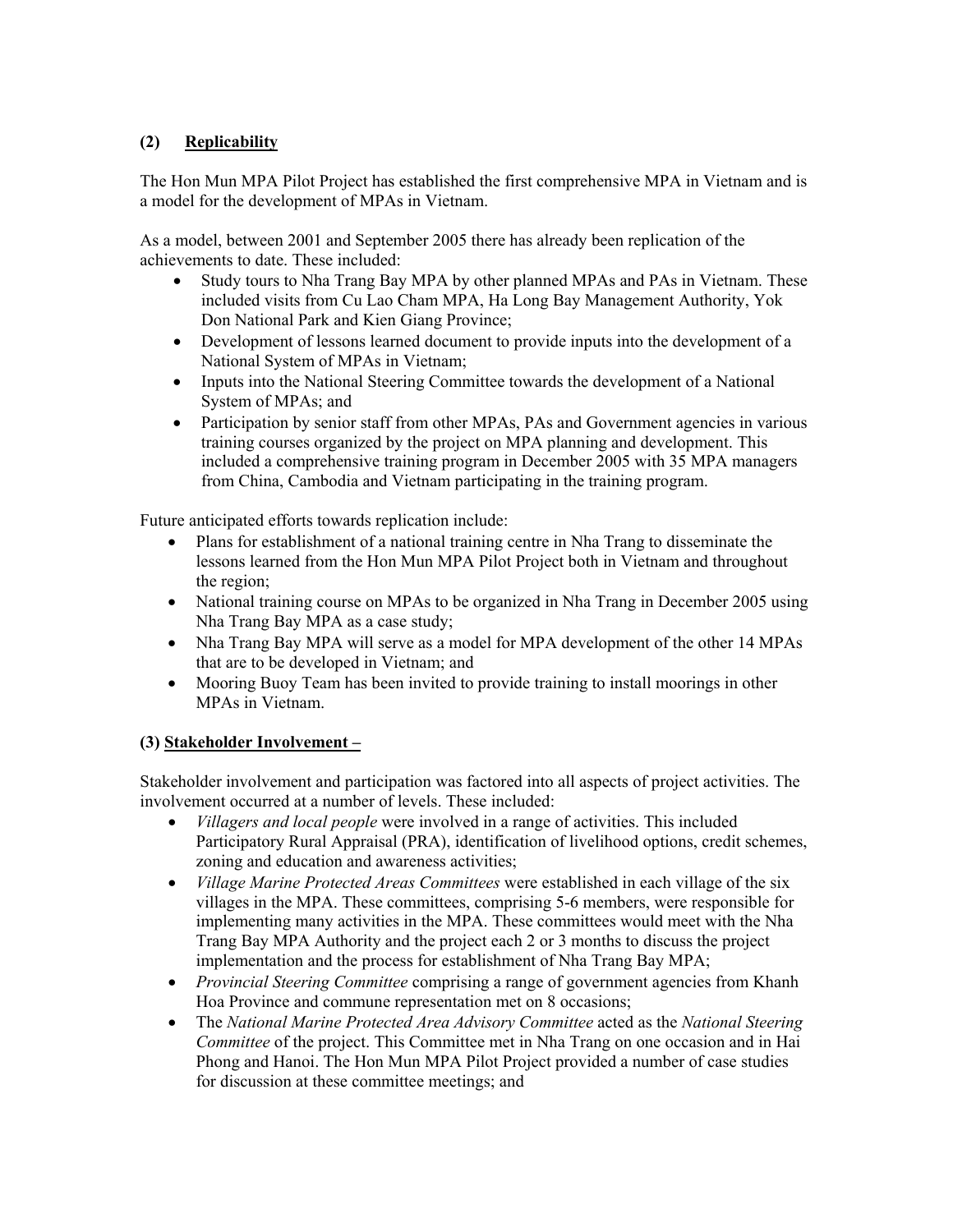• Over 20 training courses were organized to build skills of all stakeholders in a number of areas related to the implementation of MPAs. This included formal and informal training activities, national and international study tours, and on-the-job training.

# **(4) Monitoring and Evaluation**

Monitoring and evaluation was considered on the following levels:

- **Community level:** The Village MPA Committees planned, monitored and evaluated the progress of project implementation. This provided useful feedback into the project's implementation plans and assisted in ensuring the project met the needs of local users;
- **Provincial level:** The Nha Trang Bay MPA Authority is a provincial agency. As such it reports to Khanh Hoa Province. Bank Supervision Aide-memoires were translated into Vietnamese and forwarded to the Khanh Hoa PPC. The Provincial Steering Committee held regular meetings and provided guidance and plans and activities;
- **National level:** The National MPA Steering Committee received reports from the Hon Mun MPA Pilot Project at each of its three meetings. In addition, a workshop was held in 2002 providing an update on activities;
- **IUCN:** As the Executing Agency, IUCN monitoring and evaluation controls were in place for technical, administrative and financial management. Regular accounts were maintained, audits conducted and technical reports reviewed. IUCN also commissioned two independent evaluations during the life of the project; and
- **PMU:** A project organizational structure was established and workplans developed for each Unit. Implementation was monitored through a weekly planning meeting. In addition, there were regular planning meetings to review quarterly, semi-annual and annual plans.

#### **(5) Special Project Circumstances (optional)**

- The rapid increase in aquaculture within Nha Trang Bay provided an additional challenge in the planning for Nha Trang Bay Marine Protected Area. This increase in aquaculture changed the perception of local people on the viability of other Alternative Income Generation (AIG) activities.
- Rapid development of infrastructure in and around Nha Trang Bay MPA created and number of environmental impacts. There developments were planned prior to and during the implementation of the project with little consideration of potential environmental impacts.

#### **(6) Institutional Capacity / Partner Assessments (optional)**

Khanh Hoa Province, through the Nha Trang Bay MPA Authority, will be responsible for the management of Nha Trang Bay. As a new agency, the Nha Trang Bay MPA Authority faced a number of difficulties in its attempts to coordinate the rapid development occurring in the Bay. This agency will require strengthening and further development to ensure its capacity to manage Nha Trang Bay MPA. However sound legal frameworks, an income stream and the commitment of the local government will ensure it will maintain an important role in the management of the bay.

# *2. Relevance*

The project was highly relevant consistent with Vietnam's development priorities as they pertain to natural resource management, particularly marine biodiversity. The project was the first of its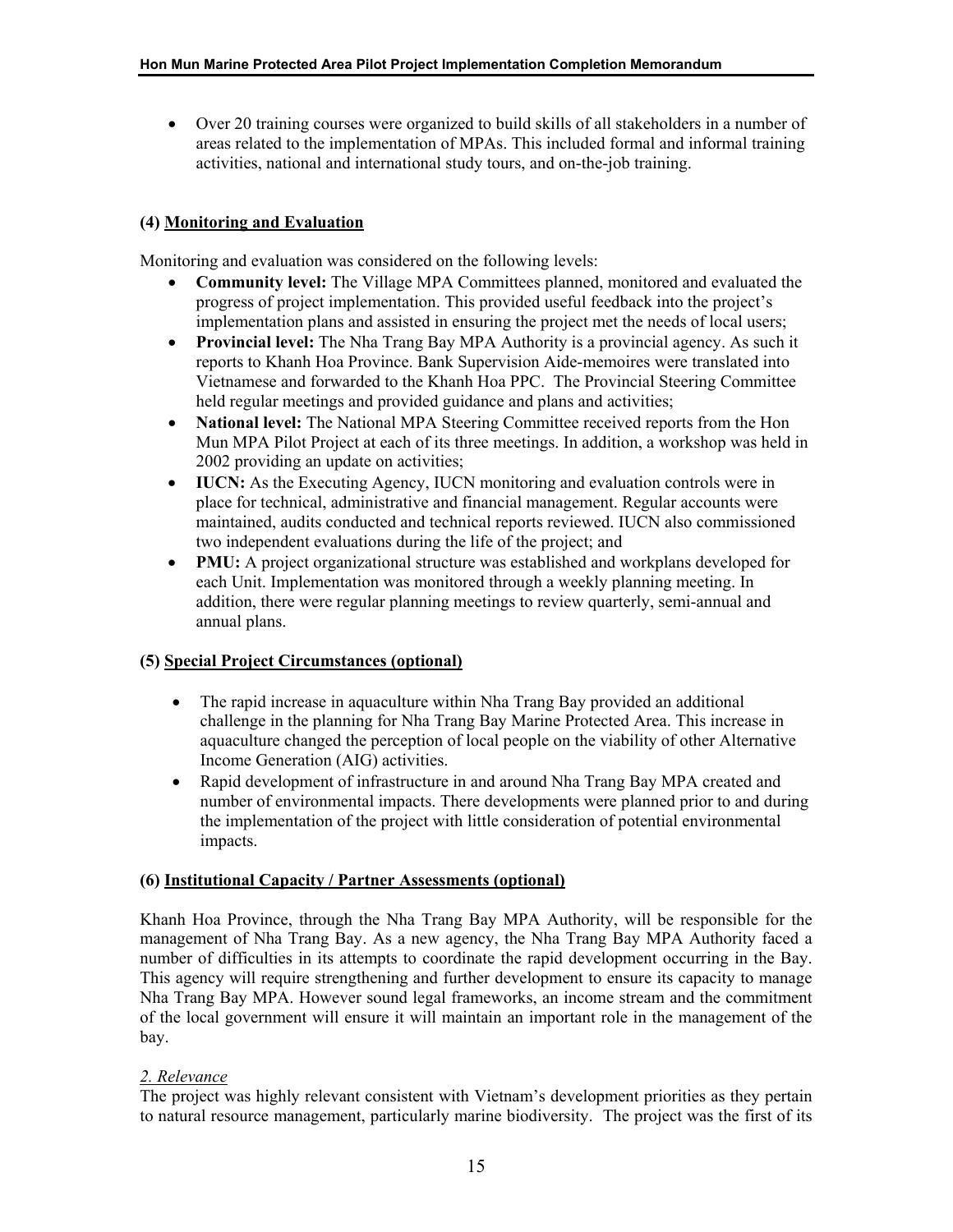kind in the country and thus a pilot project that in part was implemented to form the basis and methodology for the establishment of a system of 15 pre-identified national marine protected areas as well as others initiated at the local government and community levels. The project was also fully consistent with the 1998 Bank Group Assistance Strategy for the period of FY1998- 2002 when the project was formulated and started implementation in that it contributed to deepening the quality and sustainability of development through contributing to the share of the Bank Group involvement in rural development and natural resource management. It further remained consistent with the 2003-2006 Country Assistance Strategy in that it supported improvements in sustainable natural resource management through the development of a framework to enable community participation in natural resources management. The project was also consistent with the Bank's sector strategy toward the conservation and sustainable management of natural resources and biodiversity conservation as well as the seventh Millennium Development Goal to ensure environmental sustainability. It was also consistent with DANIDA's objectives regarding sustainable development and natural resource management. DANIDA was a co-financier with the GEF and Government of the project.

#### *3. Efficacy*

*Rate how well the activity achieved its stated grant objectives.*

# **(1) Project Sustainability**

The sustainability of the Nha Trang Bay MPA will be discussed in relation to the following factors:

# **(2) Replicability**

The Hon Mun MPA Pilot Project has established the first comprehensive MPA in Vietnam and as a model for the development of MPAs in Vietnam.

As a model, between 2001 and September 2005 there has already been replication of the achievements to date. These included:

- Study tours to Nha Trang Bay MPA by other planned MPAs and PAs in Vietnam. These included visits from Cu Lao Cham MPA, Ha Long Bay Management Authority, Yok Don National Park and Kien Giang Province;
- Development of lessons learned document to provide inputs into the development of a National System of MPAs in Vietnam;
- Inputs into the National Steering Committee towards the development of a National System of MPAs; and
- Participation by senior staff from other MPAs, PAs and Government agencies in various training courses organized by the project on MPA planning and development.

Future anticipated efforts towards replication include:

- Plans for establishment of a national training centre in Nha Trang to disseminate the lessons learned from the Hon Mun MPA Pilot Project both in Vietnam and throughout the region;
- National training course on MPAs to be organized in Nha Trang in December 2005 using Nha Trang Bay MPA as a case study;
- Nha Trang Bay MPA will serve as a model for MPA development of the other 14 MPAs that are to be developed in Vietnam; and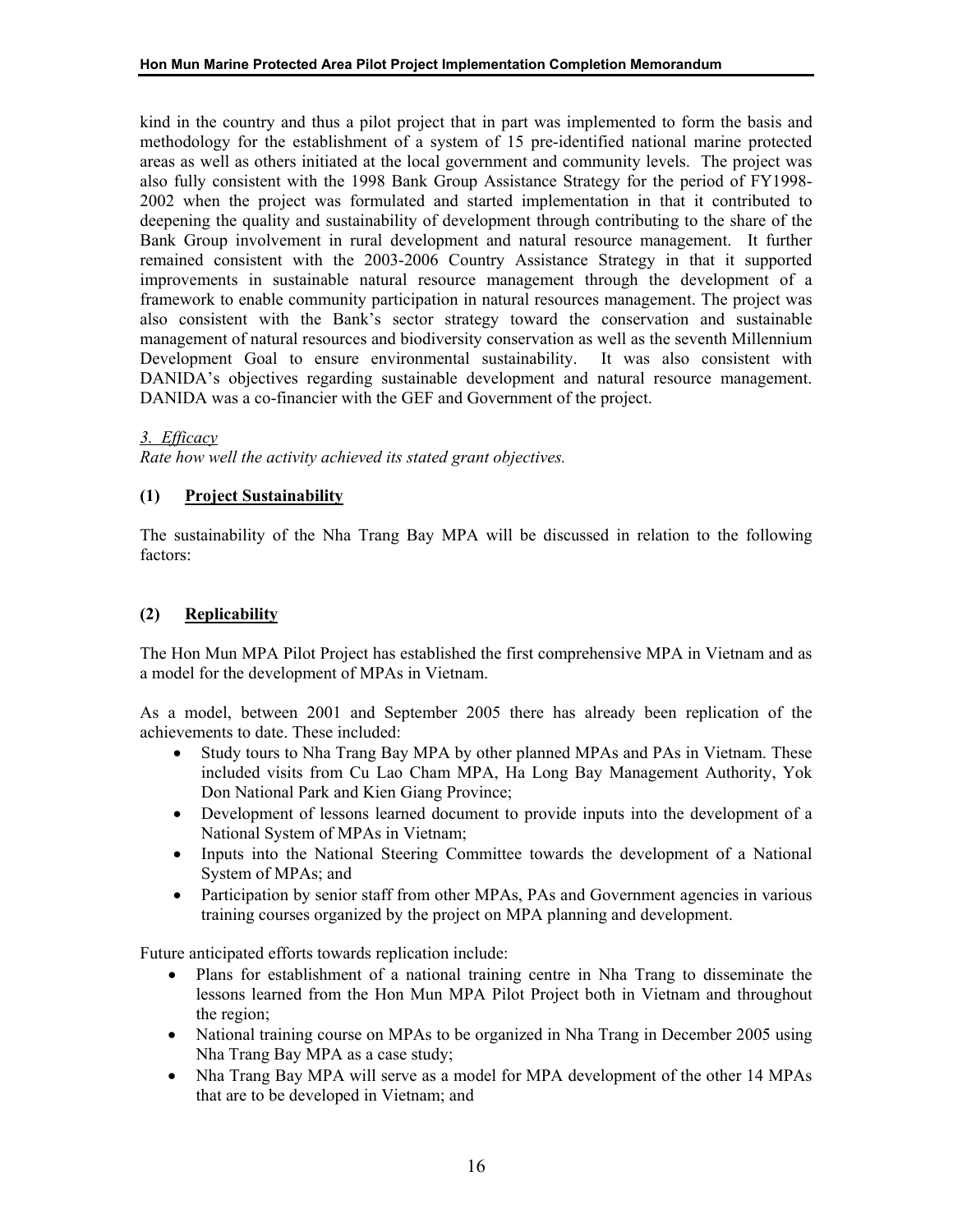• Mooring Buoy Team has been invited to provide training to install moorings in other MPAs in Vietnam.

## **(3) Stakeholder Involvement –**

Stakeholder involvement and participation was factored into all aspects of project activities. The involvement occurred at a number of levels. These included:

- *Villagers and local people* were involved in a range of activities. This included Participatory Rural Appraisal (PRA), identification of livelihood options, credit schemes, zoning and education and awareness activities;
- *Village Marine Protected Areas Committees* were established in each village of the six villages in the MPA. These committees, comprising 5-6 members, were responsible for implementing many activities in the MPA. These committees would meet with the Nha Trang Bay MPA Authority and the project each 2 or 3 months to discuss the project implementation and the process for establishment of Nha Trang Bay MPA;
- *Provincial Steering Committee* comprising a range of government agencies from Khanh Hoa Province and commune representation met on 8 occasions;
- The *National Marine Protected Area Advisory Committee* acted as the *National Steering Committee* of the project. This Committee met in Nha Trang on one occasion and in Hai Phong and Hanoi. The Hon Mun MPA Pilot Project provided a number of case studies for discussion at these committee meetings; and
- Over 20 training courses were organized to build skills of all stakeholders in a number of areas related to the implementation of MPAs. This included formal and informal training activities, national and international study tours, and on-the-job training.

# **(4) Monitoring and Evaluation**

Monitoring and evaluation was considered on the following levels:

- **Community level:** The Village MPA Committees planned, monitored and evaluated the progress of project implementation. This provided useful feedback into the project's implementation plans and assisted in ensuring the project met the needs of local users;
- **Provincial level:** The Nha Trang Bay MPA Authority is a provincial agency. As such it reports to Khanh Hoa Province. Bank Supervision Aide-memoires were translated into Vietnamese and forwarded to the Khanh Hoa PPC. The Provincial Steering Committee held regular meetings and provided guidance and plans and activities;
- **National level:** The National MPA Steering Committee received reports from the Hon Mun MPA Pilot Project at each of its three meetings. In addition, a workshop was held in 2002 providing an update on activities;
- **IUCN:** As the Executing Agency, IUCN monitoring and evaluation controls were in place for technical, administrative and financial management. Regular accounts were maintained, audits conducted and technical reports reviewed. IUCN also commissioned two independent evaluations during the life of the project; and
- **PMU:** A project organizational structure was established and workplans developed for each Unit. Implementation was monitored through a weekly planning meeting. In addition, there were regular planning meetings to review quarterly, semi-annual and annual plans.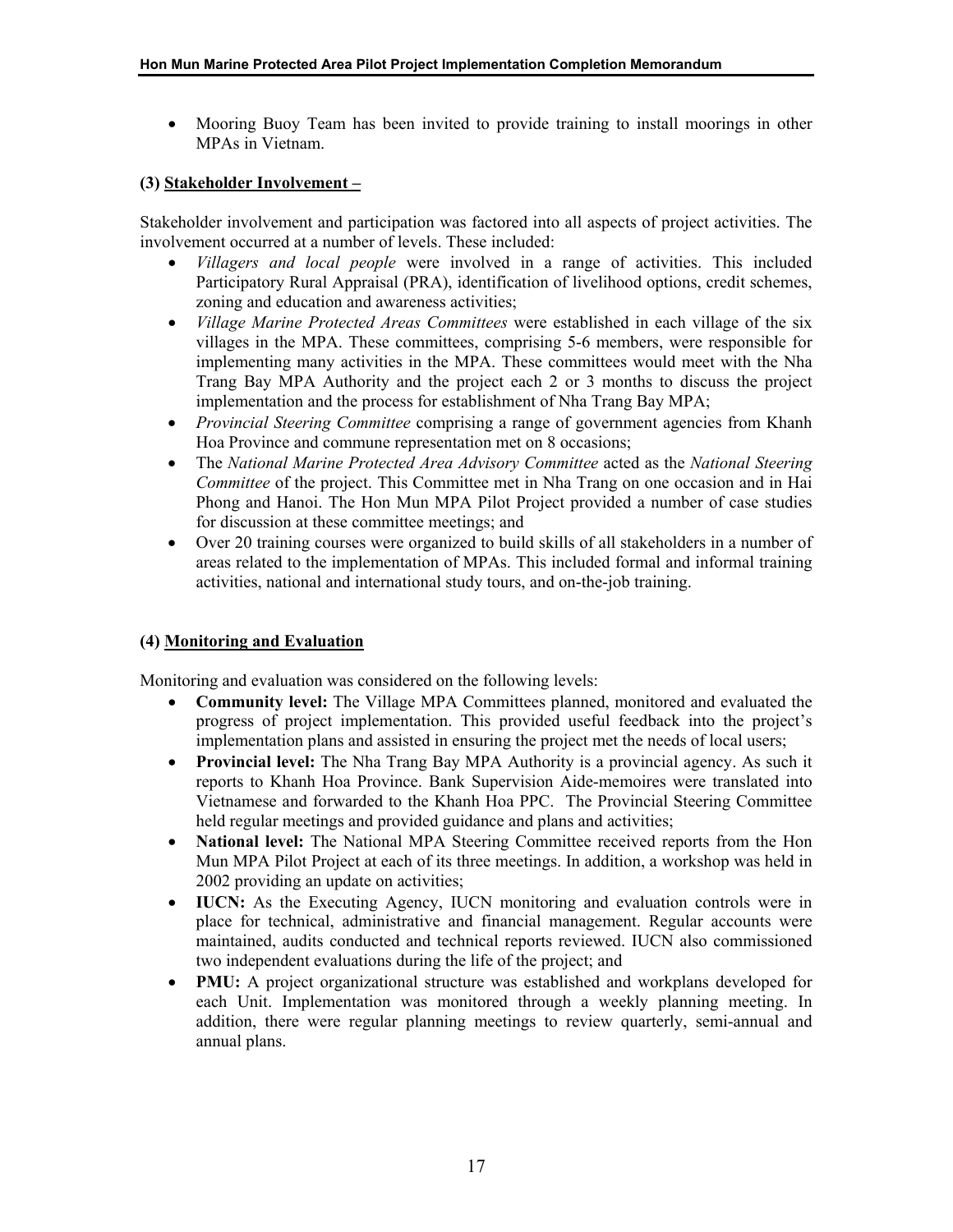#### **(5) Special Project Circumstances (optional)**

- The rapid increase in aquaculture within Nha Trang Bay provided an additional challenge in the planning for Nha Trang Bay Marine Protected Area. This increase in aquaculture changed the perception of local people on the viability of other Alternative Income Generation (AIG) activities.
- Rapid development of infrastructure in and around Nha Trang Bay MPA created and number of environmental impacts. There developments were planned prior to and during the implementation of the project with little consideration of potential environmental impacts.

#### **(6) Institutional Capacity / Partner Assessments (optional)**

Khanh Hoa Province, through the Nha Trang Bay MPA Authority, will be responsible for the management of Nha Trang Bay. As a new agency, the Nha Trang Bay MPA Authority faced a number of difficulties in its attempts to coordinate the rapid development occurring in the Bay. This agency will require strengthening and further development to ensure its capacity to manage Nha Trang Bay MPA.

#### *4. Efficiency*

*Rate the results of this activity relative to its associated costs, implementation times and economic and financial returns.*

The funding available under the project was effectively used. Some reallocation was required from the original plan and all was used to meet the objectives of the project.

#### **D. IMPACT**

#### *1. Capacity Building Impact*

*Rate how well this activity contributes to capacity building – Highly Satisfactory.* 

The capacity building dimension of the project is one of the more remarkable aspects and major achievements accomplished under the project. At the start of the project, a marine protected area was essentially a concept in the minds of the local Government, communities and other stakeholders. At the conclusion of the project, the Nha Trang Bay Marine Park Authority was fully staffed with trained personnel;, a management plan was adopted, a sustainable financing program was un place; public education programs were developed and broadcast with supporting material prepared; school curricula were developed; a visitor-education center was established on Hon Mun island with displays describing the MPA at the National Institution of Oceanography in Nha Trang; and the fishing community was made aware of the importance of establishing the MPA for biodiversity conservation as well as for a critical habitat in which marine species, including commercial ones, could spawn, grow and repopulate the fishing grounds and areas. In addition, a number of national and international study tours were conducted to examine experience from other activities involving the establishment and operation of marine protected areas that involved government staff and community representatives. Two international meetings on marine parks and marine protected areas were attended by selected Authority and project staff with presentations made at each on the experience from the project. The experience gained from those trips was considered and adopted in the Nha Trang Bay marine park as appropriate.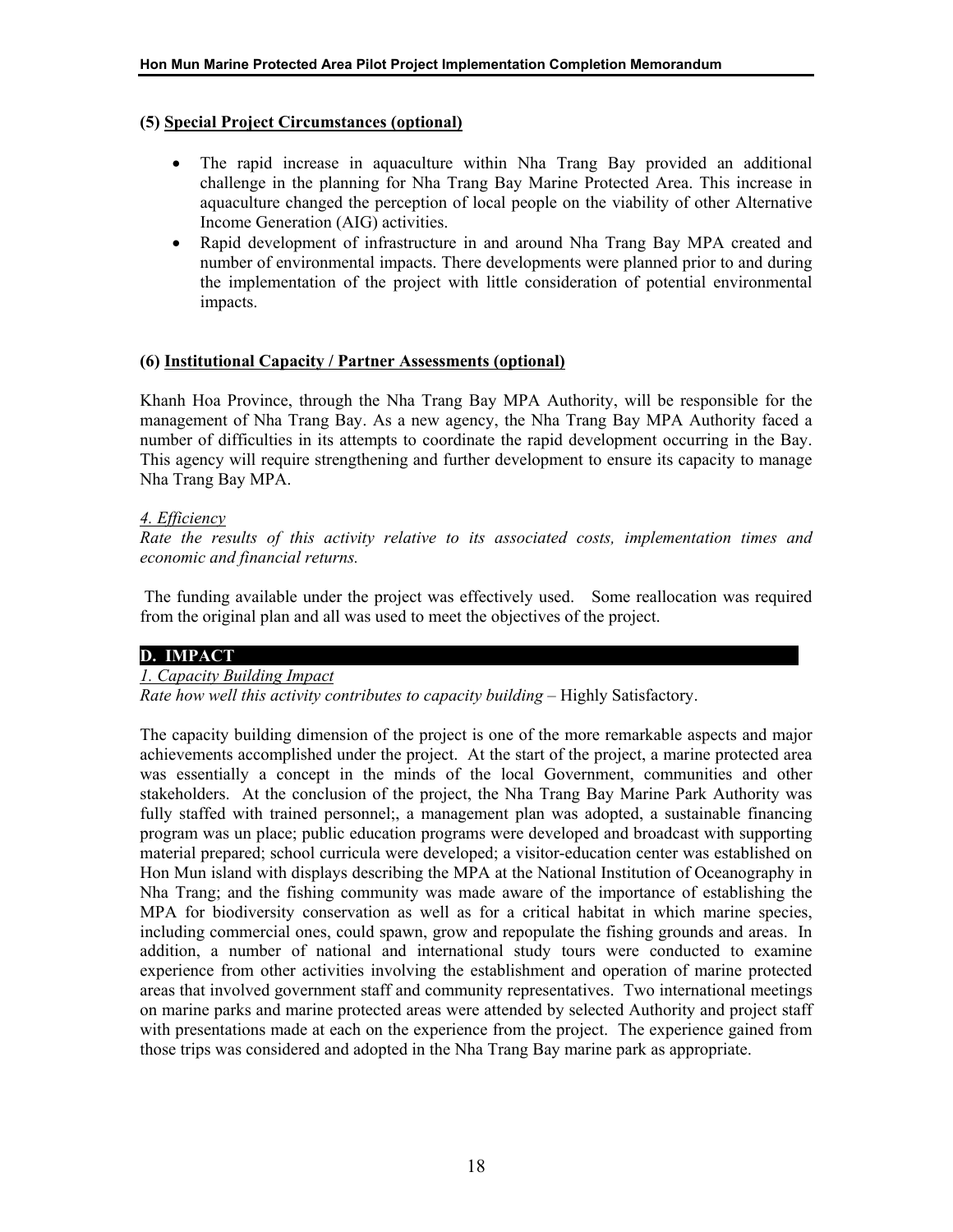### *2. Sustainability*

The Project is highly likely to be institutionally, financially and environmentally sustainable based on the following related achievements:

## • **Institutional sustainability**

- o The Nha Trang Bay MPA Authority has been established by provincial decree at the level of a provincial department
- o Nha Trang Bay MPA Authority is fully staffed
- o An organizational structure has been approved and a budget has been provided.
- o Staff have been trained in various subjects related to Marine Protected Areas.
- o Temporary regulations have been established and are in effect and being enforced by the MPA Authority

#### • **Financial sustainability**

Income streams have been established for the Nha Trang MPA Authority. These include

- o "Hon Mun Service Charge", which generated 700 Million Dong in the period of  $10/2004 - 8/2005$ .
- o Plans for the implementation of the "Nha Trang Bay Sightseeing Fee" estimated to produce an income of \$120,000 per year. This fee was implemented in November 2005.
- o Additionally, as the Nha Trang Bay MPA Authority is recognized as a Provincial Government Agency, the province is responsible for financial management and liquidity of the MPA Authority.

# • **Environmental sustainability**

The establishment of Nha Trang Bay MPA Authority occurred at a time when the biodiversity values of Nha Trang Bay MPA had been severely compromised. Thus, the productivity of the eco-system was considered to be at a low level with little capacity for the system to restore itself. Thus, the establishment of Nha Trang Bay MPA has provided possibilities for environmental sustainability. These include:

- o A significant reduction in the destructive fishing pressures on Nha Trang Bay;
- o Establishment of areas where breeding stock of fish can re-establish in the core zones of the Bay; and
- o Increase in the resilience of the habits of Nha Trang Bay, including the protection of internationally significant coral reef habitats.

#### *3. Follow-up Activities and/or Investment*

Provide a description of any follow-up activities or investments resulting from the original activity.

Check, if applicable:

Investment:

X Recipient/Other Investment; Grant Project/Program; Bank Project; IFC Financial Project/Activity

By the close of the project, DANIDA and the Ministry of Fisheries were financing a complementary program at Cu Lao Cham near Hoi An and the UNDP/GEF were completing the processing of a new project at Con Dao, a group of off-shore islands under Vung Tau. These projects will benefit from the lessons, experience gained and actions accomplished under the Hon Mun project.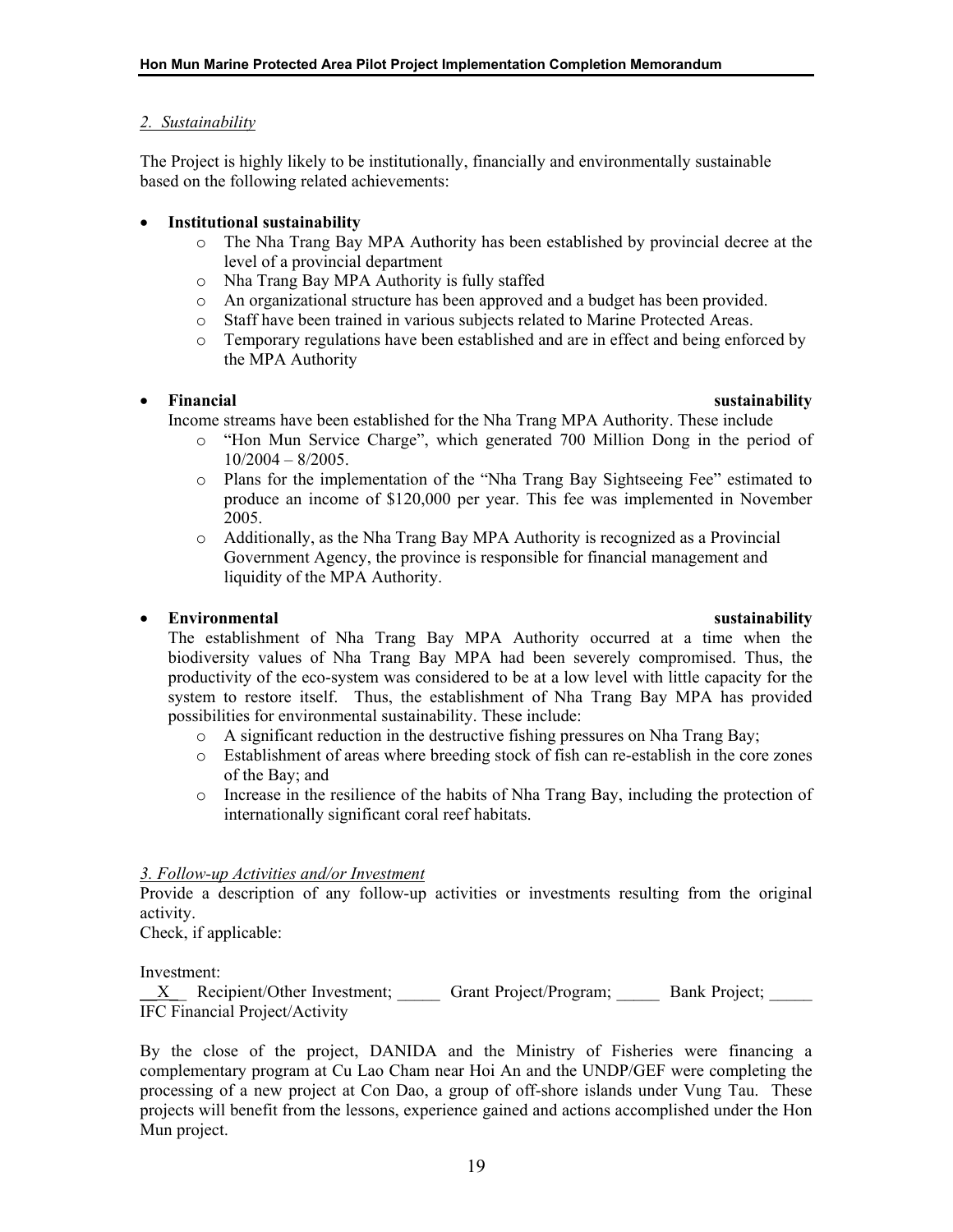Other Results:

\_\_X\_\_Transferability of Know-How, Knowledge Base/Key Concepts; \_\_X\_\_ Replicability, Modeling, Best Practices; Mew Sectors or Products; New Forms of Cooperation with Other Development Institutions/NGOs

The experience from the project is now being transferred and in the process of being adopted by two other of the 15 identified marine protected area – one at Cu Lao Cham off Hoi An with assistance from DANIDA and another at Con Dao, an off-shore island area some distance from Vung Tau, with assistance from UNDP/GEF. The implementation of those two projects differs to some extent from that of the Hon Mun project, largely based on the conditions in the localities. It is anticipated that as the other 12 national MPAs come under development that the lessons and experience from the Hon Mun project will be directly applicable.

# **E. PERFORMANCE**

#### *1. Bank*

*Discuss and rate how well the Bank carried out specific responsibilities assumed by the Bank for this trust funded activity.*

The Bank carried out regular Supervision Missions twice yearly, during the full four-year implementation period, including a midterm review in December 2003 and Implementation Completion Mission in September 2005. In addition, frequent communication by e-mail was conducted as needed on questions and decisions between Supervision Missions as well as with regard to follow-up actions agreed during each mission. The Bank also conducted regular procurement and financial management reviews as well as advising the Recipient of any actions required concerning the Annual Audit Reports.

#### *2. Recipient*

*Discuss and rate how well the Recipient fulfilled the different tasks that were expected as part of the trust funded activity.*

The IUCN fulfilled all of the expectations under the project in a highly satisfactory manner in that the main outcome was the establishment, though a consultative and participatory process, an environmentally, financially and institutionally sustainable marine park. IUCN accomplished this as a development partner with the local communities and government as well as the Ministry of Fisheries. The exit strategy formulated during the project was also successful in establishing a fully functional and staffed Nha Trang Bay Marine Park Authority with a source of revenue for its sustainable operation that progressively shifted the responsibilities of the project staff to that of the Authority's staff.

#### **F. LESSONS LEARNED / RECOMMENDATIONS**

Discuss the most significant positive and negative lessons learned from the success or failure of the grant activity and make recommendations for different stakeholders.

#### *A. Lessons learned on the management of Marine Protected Areas*

A number of approaches have been developed to address the threats to the coral reefs of the Hon Mun MPA. These are quite broad and comprehensive in nature and include activities such as installation of mooring buoys, removal of Crown of Thorn Sea-stars, initiation of enforcement activities and the development of a Management Plan. However, a comprehensive approach to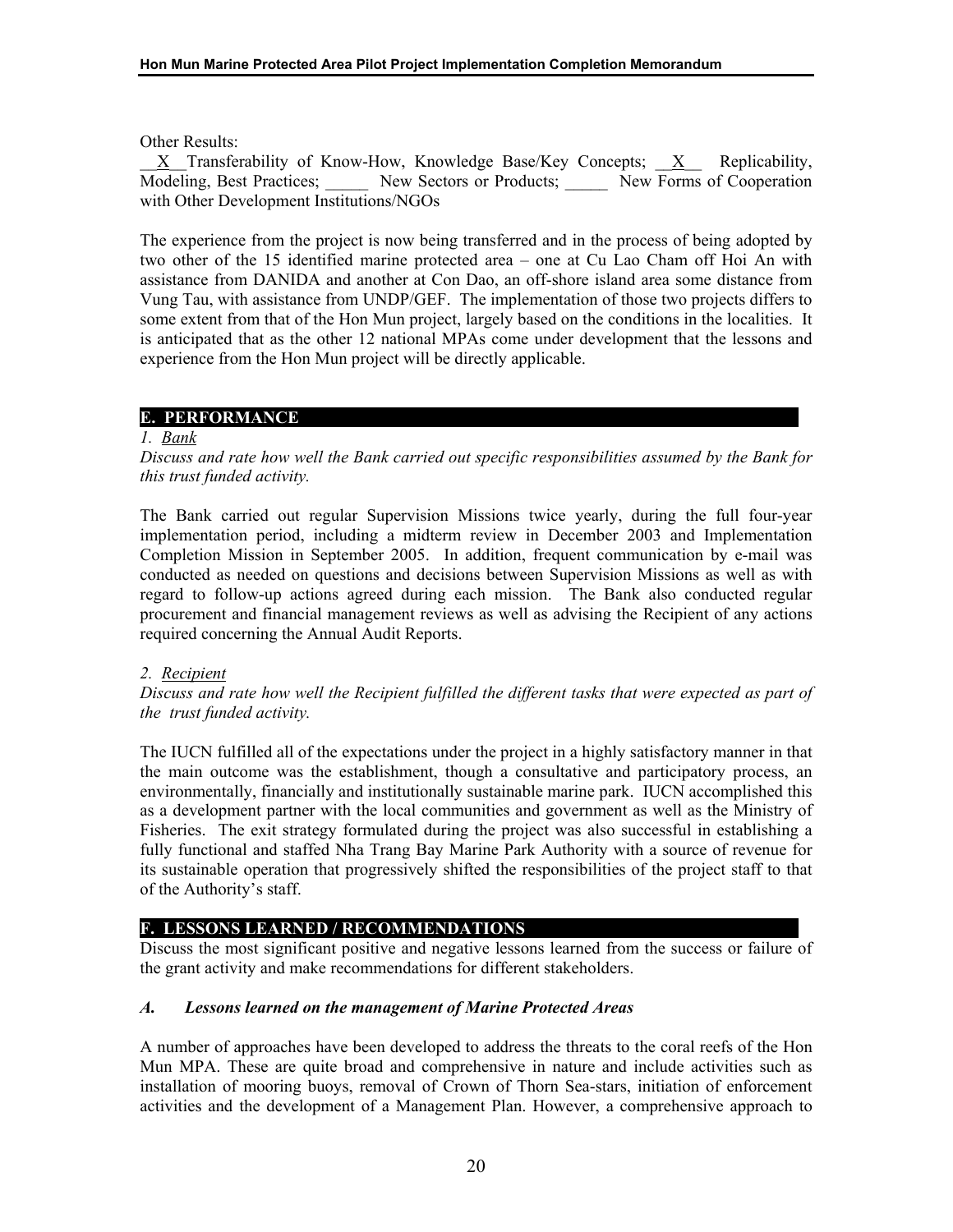the development of the MPA has highlighted optimal approaches necessary for the management of the MPA. A selection of these approaches is outlined below.

# *B. The zoning process*

The zoning of a Marine Protected Area is complex and involved process. It is one of the main methods by which a MPA expresses its aims of objectives. A comprehensive approach and careful consideration is required at each step along the way. Key lessons learned are outlined below:

# **(1)** *Naming of zones*

A consistent approach should be used with the zones should be easily understandable not only for scientist, but also for local people.

# **Lesson learned:** *Care should be given with the use of the following terms:*

- "core zone" can be called "no take" or "sanctuary zone;"
- "buffer zone" is a technical word and in use with local people and officials. Need to find an easier word for people to understand; and
- "transition zone" is a complex concept and easier words should be used to explain concept.

# **(2)** *Ensuring representative habitats are protected*

The establishment of a system of protection of representative coral reef communities is important in the establishment of a comprehensive MPA. Comprehensive biodiversity surveys conducted in 2002 identified 4 distinct coral reef communities within the Hon Mun MPA. However, the draft zoning system established in late 2001 housed only three of these coral reef communities. In response, the Hon Mun MPA zoning system is under revision to ensure an example of each coral reef community is represented in the zoning system.

# *Lesson Learned: The zoning system should be based on research on the structure of coral reef communities and be flexible so as to include new zones as and if they are discovered.*

# **(3)** *Balancing different uses*

Different users of Marine Protected Areas have different needs. The zoning of marine protected areas must balance between the need for protection and the need for uses by the local communities. In the Nha Trang Bay MPA, there was conflict over the location of the core zone. Discussions were held with local fishermen and agreement was reached to move three boundary markers approximately 30 meters. This resolved an issue that had created a problem over a period of 3 years.

#### *Lesson learned: It is important to listen very carefully to the needs of all stakeholders and understand their issues so that a compromise can be reached.*

# *(B) Intersectoral coordination is vital*

The sea boundaries of an MPA can be managed for illegal fishing and other damaging activities. However, it is vital to manage both the landward and riverine influences entering the MPA. In Nha Trang Bay there is no jurisdiction over the island within the MPA. For example:

- Land development can impact on the MPA in the following ways:
	- o Hotels can be built on land without consideration of the zoning process;
	- o Agriculture and village development activities will impact on the MPA;
	- o One 500 room hotel has been built in the buffer zone of NT Bay MPA; and
	- o Although the area around Hon Mun island is "core zone" substantial developments may occur on the island, i.e. bungalow / restaurant and discharges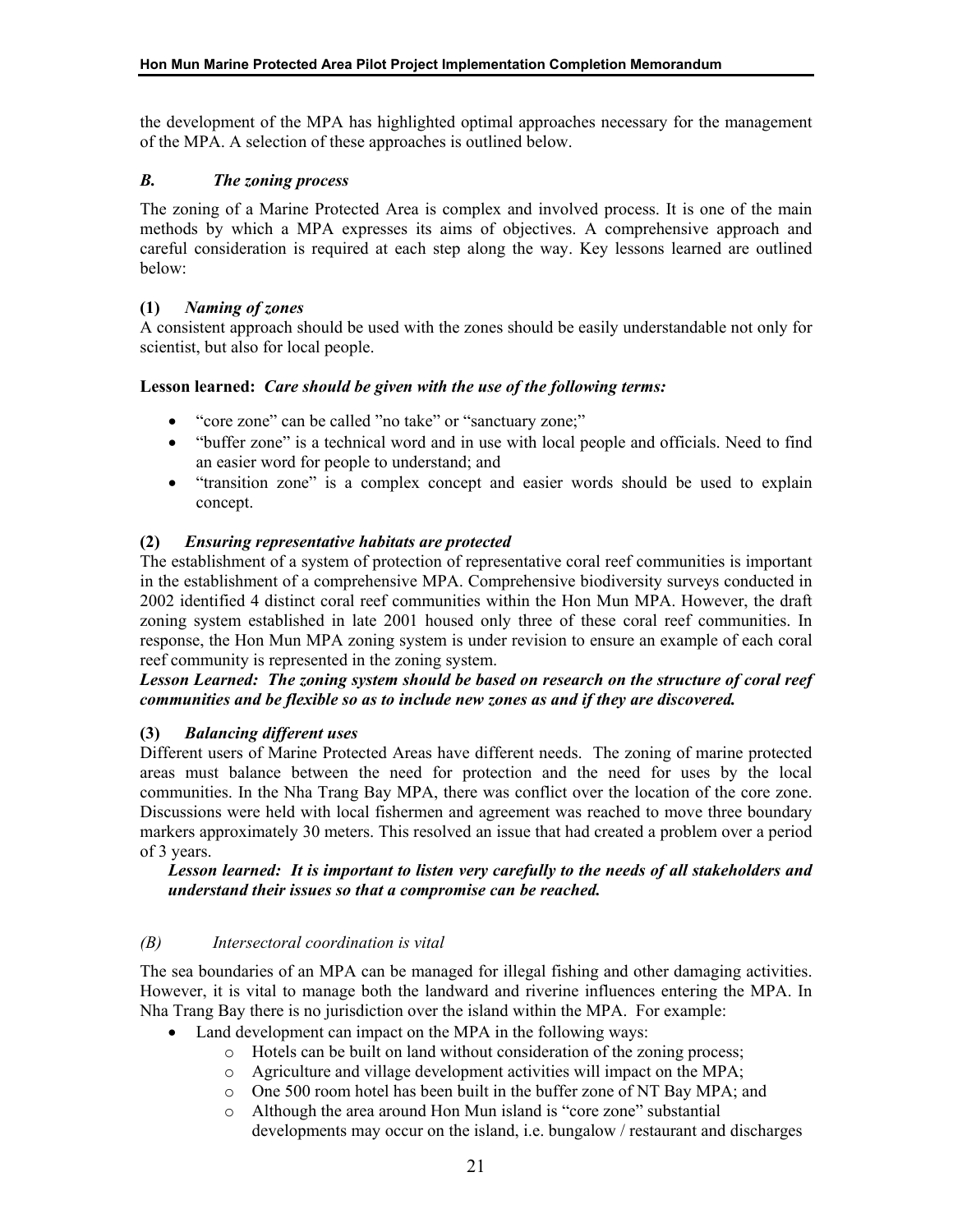must be carefully managed.

# *Lesson learned: Need to link the seas of the MPAs together with the land-based PA system for MPA development. For example is one whole island like Hon Mun is surrounded by MPA "core zone" then the whole island should be protected.*

In Nha Trang, rivers are the greatest threat to the health of Nha Trang Bay. Cooperative programs need to be established with other national and provincial agencies to ensure that impacts are minimized.

*Lesson learned: Need to develop integrated catchment management approach to managing all water discharges* 

Dredging is a large threat as it increases sediment. In Nha Trang Bay MPA areas of coral were lost though dredging activities

*Lesson learned: Need to coordinate all activities within and adjacent to the MPA*

#### *C. Addressing urgent issues in management*

In the establishment of a MPA, although the establishment of a longer-term vision is of the highest priority, the urgent issues in management need to be addressed to ensure environmental sustainability.

# **(1)** *Mooring buoy establishment*

Anchors can easily damage coral reefs. The establishment of mooring buoys is a visible and effective mechanism for coral reef protection. It can be done quickly and comprehensively, but needs to be carefully planned.

Lessons learned:

- *Mooring buoy installation should be conducted together with education and awareness program for local people; and*
- *Mooring buoy installation should use appropriate technology for the implementation of the moorings to prevent damage to coral reefs*

# **(2) Crown-of-Thorn Seastars (COTS)**

A major threat to coral reefs is COTS. The predators annually consume many km2 of coral reefs along the entire coast of Vietnam. The precise cause of the large populations is unknown. However, it is vital that these predators are removed to maintain the small amounts of healthy coral along the coastal area. They also provide an important opportunity for community involvement in MPA management.

## **Lessons learned:**

- *The removal of Crown-of-Thorn Seastars is vital to community involvement in MPA management;*
- *A system for positive action towards COTS removal should be identified and*  implemented. This scheme should not only focus on an annual collection period, but *rather focus on continuous action; and*
- *Education and awareness activities are vital to a COTS removal program.*

# *(3) Local involvement and benefit sharing*

Ensuring local involvement and benefits: While the creation of a comprehensive Marine Protected Area provides regional, national and provincial benefits, at the local level the loss of access to fishery resources is a cost often impacting on local communities. Although there is an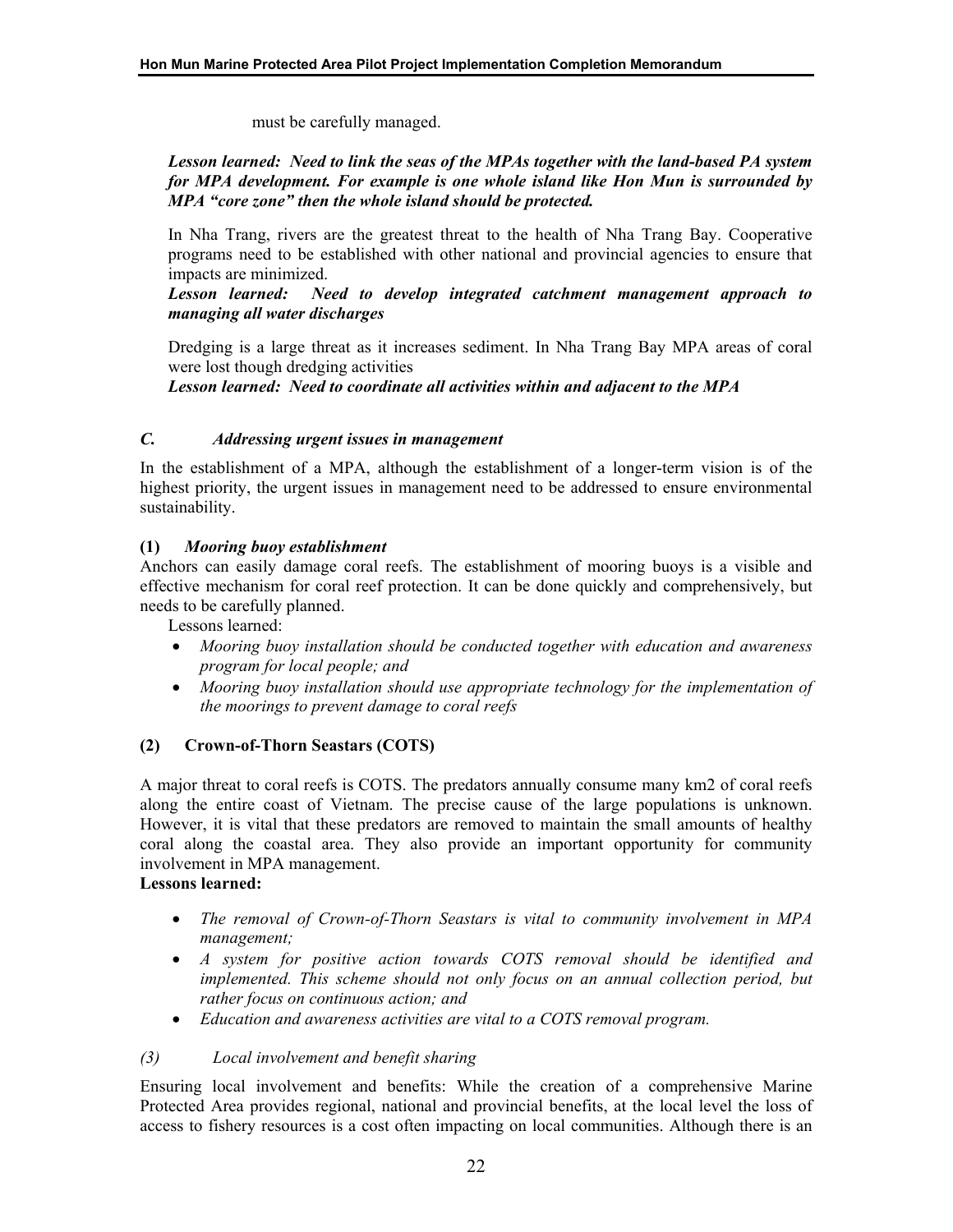understanding that in the medium to longer-term fish stocks will be reestablished within the Hon Mun MPA and fisheries yields are likely to increase, there is a short-term cost of non-exploitation of these resources by local villagers.

# *Lesson Learned: Need to continue to focus on the fisheries benefits that will accrue for users of the MPA in a period of 3-5 years.*

This issue is being addressed through the development of activities targeted at increasing quality of village life, improving development opportunities and increasing the income of local communities. One important focus is the development of Alternative Income Generation activities that seek to provide additional income for villagers within the MPA. However, the identification of environmentally sustainable activities within the setting of a Marine Protected Area means that traditional approaches to income development must be reconsidered.

Lesson learned: Need to clearly identify the target group affected by zoning. For example *in Nha Trang bay this is squid fishermen using light fishing;* 

*Lesson learned. Access to credit is important for local people. Demonstrations and training should be provided before the provision of loans; and* 

*Lesson learned: Need to think of new ideas, not only traditional approaches. These activities need to be at all scales from small through to larger scales.* 

Tourism is able to generate benefits for the MPA and increase economic opportunities. However, often these benefits do not flow to local communities. It is important that local communities are able to gain some benefit from the tourism revenue that is generated by the MPA. In Nha Trang Bay MPA there is a commitment to provide at least 10% of revenue collected back to local communities.

*Lesson Learned: A percentage of the revenue generated from tourism should be channeled back to local communities to support development activities.* 

# *C. Functional agency*

Establishment of Marine Park Authority: Development of a strategic long-term approach to the management of the Nha Trang Bay Marine Protected Area has included the establishment of a provincial level Marine Park Authority. The roles and responsibilities of the Marine Park Authority are still be elucidated, however they include establishing policy, coordination of different uses and development of a comprehensive management plan.

#### *Lesson learned: A functional MPA Authority is vital to meet the needs for sustainable management of the MPAs*

### *D. Regulations, permits and enforcement*

The management of Marine Protected Area requires the management and controlling of a number of activities. These activities may include:

- Fishing using different gears and in certain locations;
- Closed fishing seasons;
- Year around fish sanctuaries or no take zones;
- Fish areas only for local people and not for outsiders;
- Permit and regulations for tourist operations such as diving, glass bottom boats and water sports;
- Permits for hotel development and other land based development; and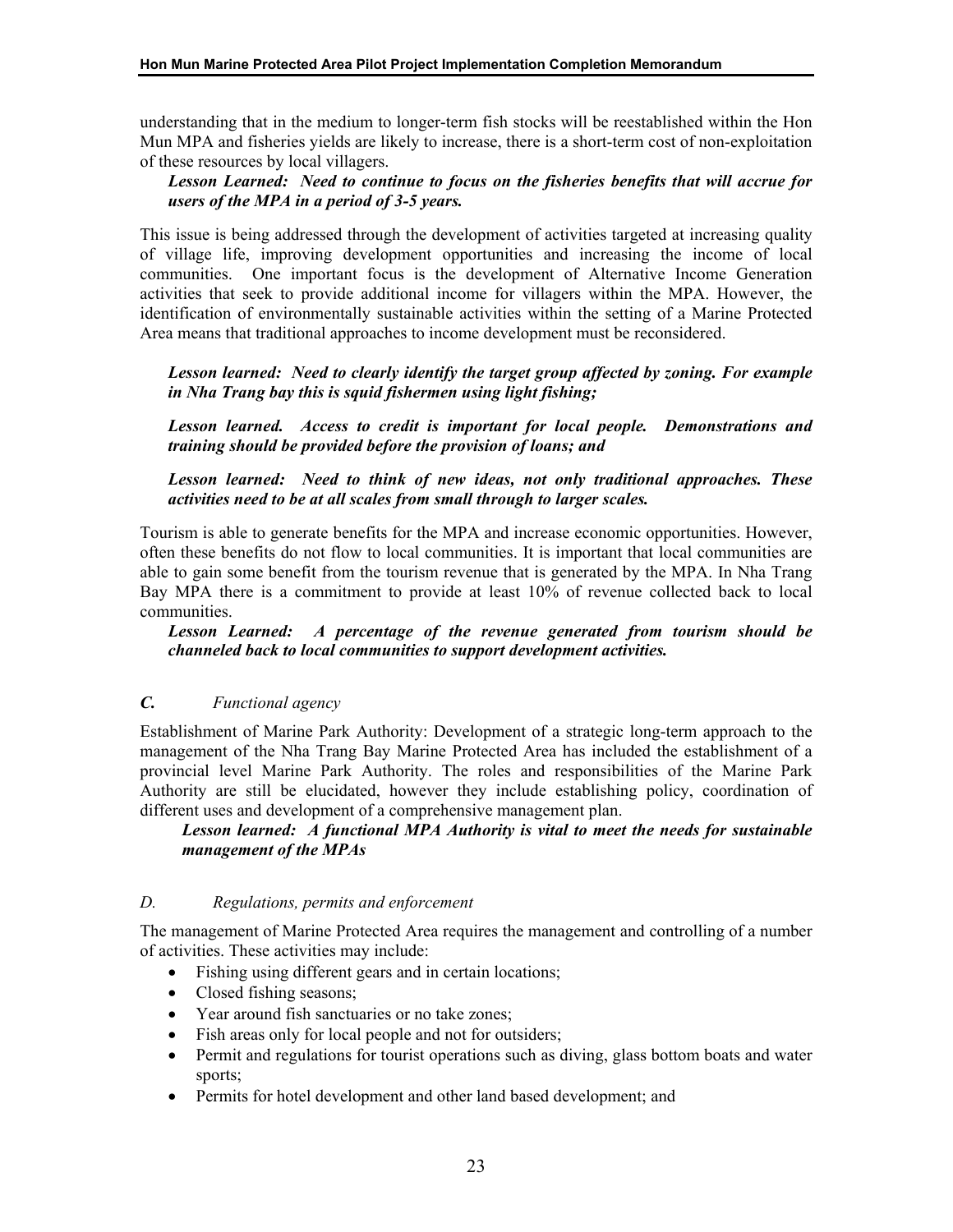• Permit for discharge of waste water into the environment.

## *Lesson learned: A system needs to be developed for providing licensing and permits for each of these activities. The roles of all agencies involved needs to be clarified.*

The implementation of the regulations and permit system requires a dedicated team of professional staff for its implementation. Staff from the MPA Authority must be in a position to enforce the rules and regulations of the MPA. This will be vital for the longer-term success of the MPA.

*Lesson learned: Staff of the MPA Authority must be granted authority and the support required to enforce the regulations of the MPA. Lack of this authority and/or support significantly weakens the ability of the MPA Authority to implement its activities.* 

# *E. Management Plan*

A "Management Plan" or "Management Strategy" seeks to balance the needs for biodiversity conservation together with commercial uses such as fishing and tourism with the needs for local development. However, a comprehensive process should be established for the development of a management strategy that provides time and the opportunity for awareness raising and discussion between all participating agencies and stakeholders.

*Lesson learned: The planning process should be comprehensive and take into consideration the needs of all the stakeholders. The Management Plan should clearly indicate the roles and responsibilities of the different agencies in the management of the MPA.* 

# *F. Safe operation of tourism activities*

A range of tourism activities will continue to be developed in Nha Trang Bay. It is vital that these activities are implemented in a safe, orderly and comprehensive manner with clear and visible guidance from the MPA Authority. Potential safety issues include motorized boats and SCUBA divers operating in similar areas.

*Lesson learned: The Nha Trang Bay MPA Authority must work with other provincial agencies to ensure that all tourist activities are implemented in a sage and comprehensive manner.* 

A strong national framework will be necessary for the implementation of a successful MPA. The national framework for MPA management should consider the following:

#### *H. Legislative framework for local authorities*

Establishing management agencies at the provincial level is a difficult task. The legislation for MPAs should provide clear guidance for their planning, operation and establishment. It should include the following:

- Clear aims and objectives for establishment of the MPA; and
- Need for the roles and responsibilities for the province in the management and operation of the MPA

#### *I. Organizational structure and staffing*

There needs to be a clear definition of the roles of provincial agencies for MPA management. In particular, this should indicate the:

• Role of the Ministry of Fisheries in MPA planning and management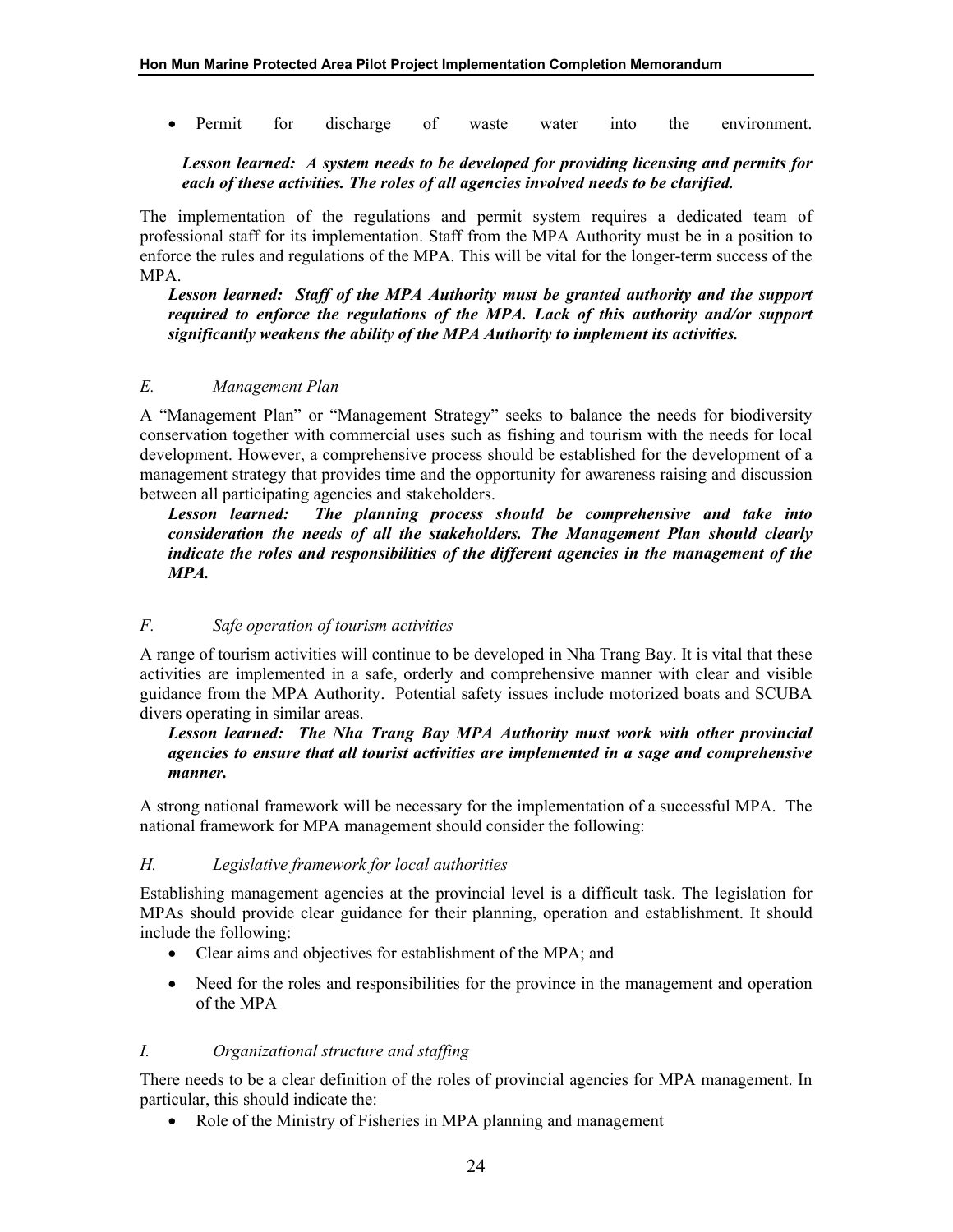- Role of Provincial Level management Authorities, e.g. Nha Trang Bay MPA Authority
- Staffing structure for provincial level authorities

## *J. Funding and financing*

The central government has a crucial role in defining the operation and activities of the management authority of the MPA Authority. In particular, this should focus on:

• The provision of adequate financial incentives to the local level for the management of MPAs such as reserving fees collected as a result of the Authority's activities and earmarking them for MPA management needs. Supplementary financial support may also be needed.

# *K. Planning framework*

Consistency in approaches to planning for MPA survey, designation and management will be able to be developed through a national system of MPAs. This should include:

• The process for management planning and permits should be specified in national policy and planning documents.

# *L. Financial sustainability*

Financial sustainability is supported by the development of a Visitor Entrance Fee to be used for management of the MPA with a proportion (10%) allocated to local communities for local development activities. Long-term local participation will be supported by the continued involvement of local people in the management of the area through Village Marine Protected Area Committees established in each village within the MPA. Finally, the continuation of the strong political support demonstrated through the establishing of the Hon Mun MPA will be crucial to the longer-term management of the site.

• However, MPAs, not accessible for tourism, may not be able to generate funds directly. Thus, an alternative scheme including national and provincial level funding must be adopted. Nha Trang Bay is a major tourist destination and is benefiting from fees collected from those activities.

#### *Recommendations for the Bank*

The main recommendation for the Bank is to incorporate the knowledge gained on the importance of working with all stakeholders in an area where a MPA has been designated. For those, such as the one under the project which was the first of its kind under the project, the consultation process needs to begin and continue systematically at all levels and with all stakeholders, including fishers, other local village community members, private sector agencies and all related government agencies and departments. There also must be openness and flexibility with regard to the needs of the project as the on-the-ground realities are faced so long as the goal is to achieve the objective of the project. For a project of this kind that was firstly working within a new paradigm for the country and secondly with a complex of issues that required, in some cases, agreement at the national and provincial levels, particularly concerning sustainable financing, these factors need to be given adequate consideration in project design and follow through during implementation.

Also, the establishment of marine protected areas cannot be done in isolation due to the many externalities – costal development, pollution, commercial interests, etc. – that can adversely impinge of the establishment and sustained function of the MPA. It is thus important that this be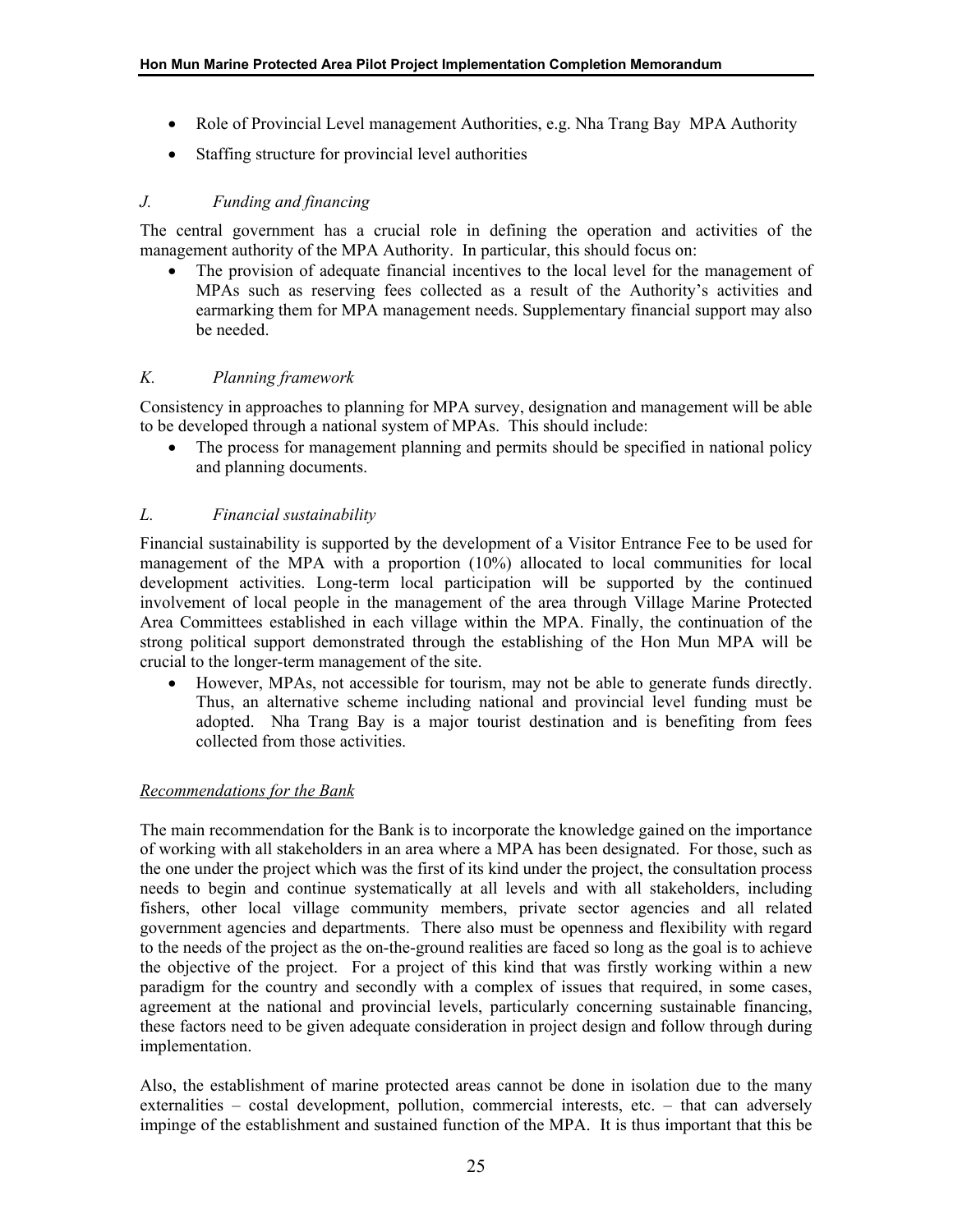considered in the design to assure that the required resource needs are anticipated and defined at the time the project is prepared.

## *Recommendations for the Recipient (Client)*

With the project having been satisfactorily implemented by IUCN-Vietnam that was the recipient of the Grants to implement the project, there are few recommendations for the recipient. One factor, however, would be for IUCN to develop a post-project monitoring and support plan that could continue to provide inputs, most significantly of a technical nature to help with issues that could arise after the project closes and for which additional assistance would be needed. One of the rationales for IUCN being the recipient/implementer of the project was, in addition to its experience with projects of this kind, was its log-term commitment to working in Vietnam as a partner development agency. Therefore, the IUCN should provide the resources required for post-project supervision and technical assistance that can be provided to meet the local needs as well as its own in gaining knowledge on how such programs evolve after the initial support provided.

For the Government, and in this case Khanh Hoa Province in particular, that was the main beneficiary and recipient of the project, financial planning for needs during and after the project should be initiated as early as possible, starting during project identification and preparation to assure smooth implementation and sustained operation. In addition, it is critical that the Government body with the responsibility for the project and management of the MPA also recognize, consult with and engage all government agencies, including those of local municipalities such as the Nha Trang Government and local levels within the municipality (e.g., communes such as the Vinh Nguyen commune and villages) and other stakeholders that have an interest in coastal or marine resources in the vicinity of the MPA in the development and management of the MPA. This coordination is critical to allow for an integrated program that recognizes the planning, development and management requirements to protect and sustain the MPA and is a major requirement as the Government takes responsibility for management and operation of the MPA at the close of a project. The establishment of the Nha Trang Bay Marine Park Authority, as a provincial level entity, was an important step in achieving that management requirement, for it places the Authority in a position to identify its needs in relation to other development activities and challenges in the vicinity by other government departments, commercial interests and stakeholders in the area.

#### *Recommendations for the Donor(s)*

There were essentially four donors to the program – GEF/World Bank, DANIDA, and UNDP with the first two providing the major inputs. The above recommendations for the Bank would also be applicable for the GEF. For DANIDA, the working relationship with the staff of the Royal Danish Embassy in Hanoi was overall very positive with support given, as needed. One specific recommendation would be to have more direct participation in supervision of projects of this kind to enable a first-hand understanding of project implementation. Without that, the main reliance is upon post-supervision briefings and documentation that does not always provide the clearest insight into progress under the project. Also, DANIDA has considerable experience with projects of this kind that can be conveyed to the Grant recipient and Government counterparts as well as to the Bank team.

#### *Recommendations for the Development Community*

Most of the above recommendations and lessons learned under the project would be of direct interest to the development community that is involved in resource conservation, protection and